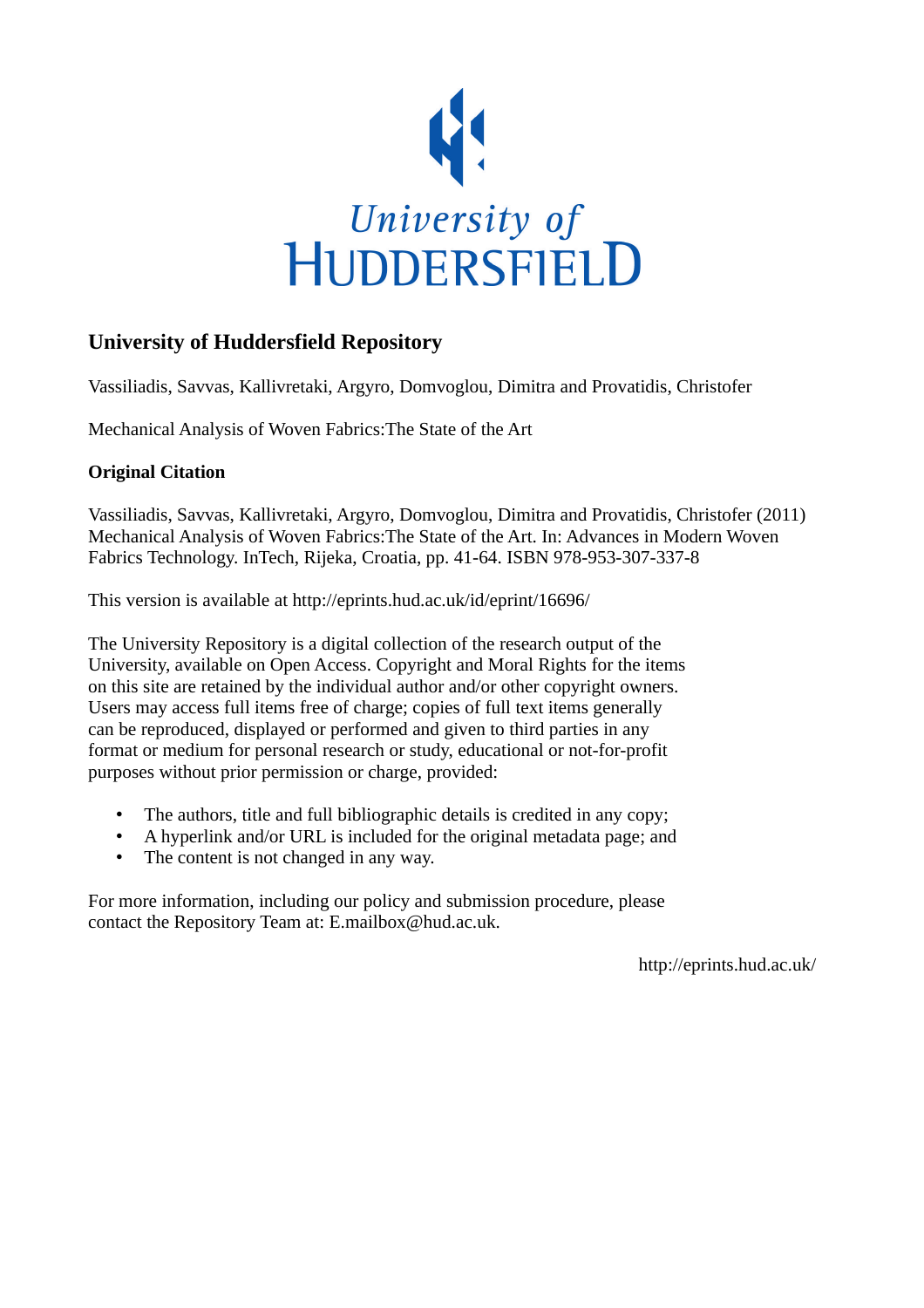# **Mechanical Analysis of Woven Fabrics: The State of the Art**

Savvas Vassiliadis<sup>1</sup>, Argyro Kallivretaki<sup>1</sup>, Dimitra Domvoglou<sup>1</sup> and Christofer Provatidis<sup>2</sup> *<sup>1</sup>Department of Electronics, Technological Education Institute of Piraeus, <sup>2</sup>School of Mechanical Engineerin, National Technical University of Athens, Greece* 

## **1. Introduction**

The automation and integration of processes in the textile industry is dictated by the increasing need to offer specialized products at optimum quality and low cost, satisfying at the same time the fast cycles of fashion trends or in the case of technical applications the delivery of products of high qualiy and of exact properties. Under these premises, computer engineering tools, such as computer-aided engineering (CAE) and computer-aided design (CAD), have recently gained attention. The revolutionary role of CAE and CAD tools in the textile industry is the guaranty that the final product meets the set specifications, optimizing thus the quality control procedure. Moreover, the prediction of the properties and the aesthetic features of the product before the actual fabrication can essentially benefit the textile research community [Hu and Teng, 1996]. Especially nowadays that textile materials can be used for the production of a wide range of technical products, such as reinforcements in composites for aerospace or marine applications or textiles for medical applications, the prediction of the end-product's mechanical properties is of major importance. Furthermore, the textile raw materials are processed under low-stress conditions and it is thus reasonable to assume that the knowledge of the possible modifications introduced via the manufacturing process is necessary for the final product realization (Hu, 2004).

Textiles are flexible, anisotropic, inhomogeneous, porous materials with distinct viscoelastic properties. These unique characteristics makes textile structures to behave essentially different compared with other engineering materials. Moreover, textiles are characterized by an increased structural complexity. Their properties mainly depend on a complicated combination of their structural units and their interactions. The complicated nature of the textiles' mechanics makes them ideal candidates for a mechanical analysis using computerbased methods.

This paper focuses on the investigation of the modeling attempts of woven fabrics. The woven fabrics' weave patterns as well as the deformation mechanisms of their consistent yarns make these structures modelling extremely challenging (Parsons et al., 2010). An extended literature review of the computational models for the deformation of woven fabrics is presented. Based on these models, the difficulties towards a comprehensive model for textile structures are highlighted. Taking into account the existent literature, the perspective of developing a widely accepted integrated CAE environment for textiles (Hearle, 2006), is also extensively discussed.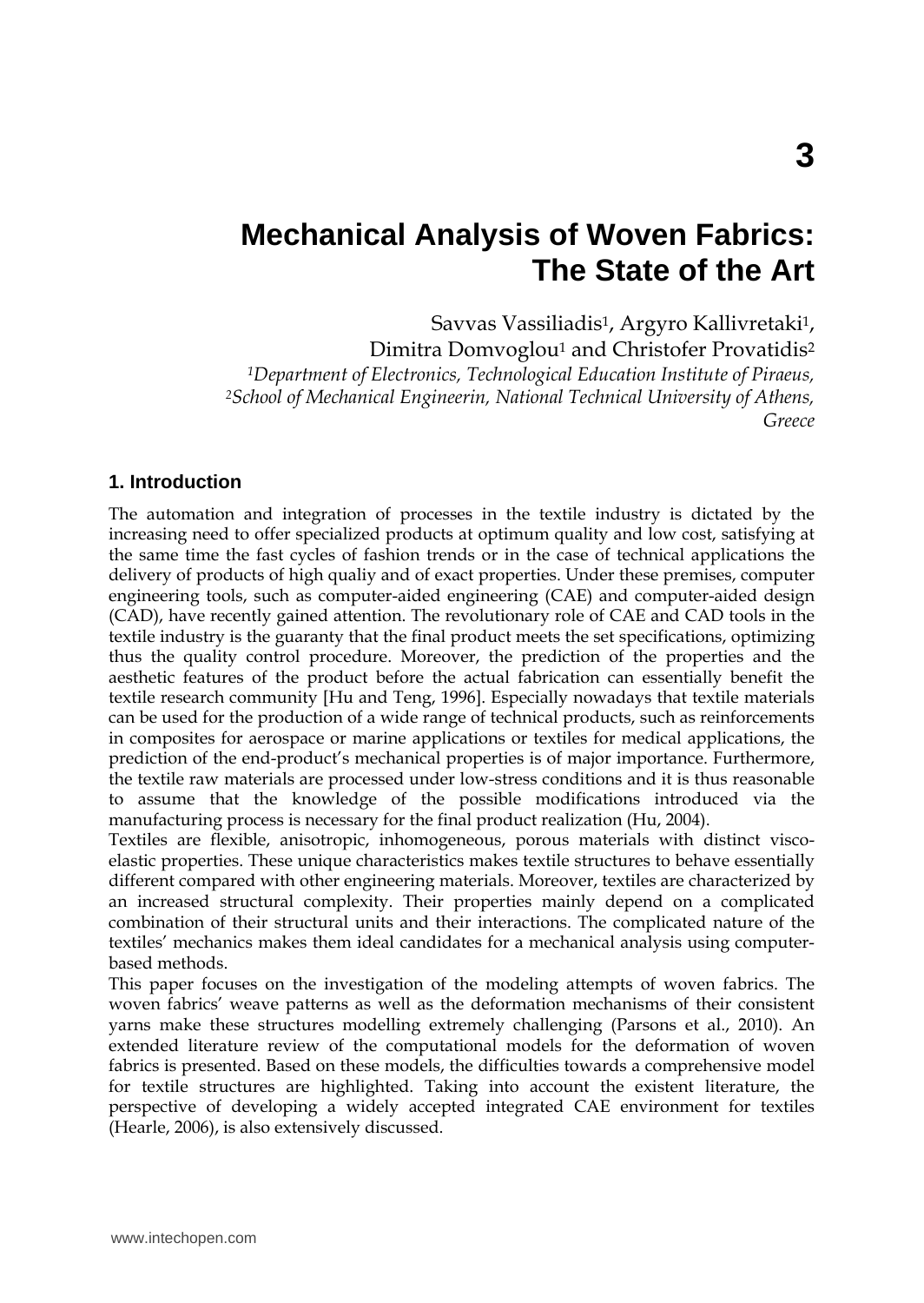# **2. Textile structures and their mechanical behavior**

Since this study focuses on the investigation of the existent woven fabrics' simulation techniques, some introductory remarks concerning the basic structural units of these unique substrates, are thought to be extremely useful. Textile fabrics are made of interlaced yarns which consist of the basic element of every textile product, the fibres. Fabrics are classified according to their manufacture process as knitted, woven and non-woven.

The computational representation of textiles is hindered by the geometrical complexity of the textiles' basic structural units (fibres and yarns) as well as of the fabrics' weaving and knitting patents. The aforementioned characteristics of the textiles woven fabrics result in complicated deformations even in cases of simple loading. For example, the tensile deformation of a spun yarn corresponds to the superposition of bending, tensile and compression of the constituent helically arranged fibres. Furthermore, contact phenomena, as sticking and sliding interaction, should be also taken into account in the mechanical deformation analysis increasing thus further the complexity of the mechanical study.

Fabric mechanics study often leads to the introduction of models with simplifying assumptions. The yarn, which is usually assumed as a homogeneous material, is considered as the basic structural unit of the fabrics. The elastic properties of the homogeneous yarn result from the elastic properties of the fibres and include the non-linear structural synergy of them within the yarn body. Even if the yarns are assumed as homogeneous materials, the contact phenomena dominate the deformation procedure of the fabrics. Actually, the friction effects support the stability of the textile structures. The contact phenomena have also a great significance for the stress and strain distribution in a fabric subjected to deformation. The friction energy losses appear during the load transferring along threads. Thus, very often, uneven load distribution appears within the textile structures.

Due to the large deflection effects and the nonlinearity of the textile structures' deformation phenomena, the fabrics mechanics study requires special attention. The relative large deformation of the fabrics arises from the flexibility of the textile fibres and yarns as well as from the structural details and the way of the load application. The yarns present high deformability which results from the low values of packing factor (the ratio of the fibres volume to the total volume of the yarn). The air trapped between the fibres is easily removed during the axial loading imposing the reduction of the apparent yarn cross sections and thus the high deformation of the yarns which is obviously transferred to the fabrics. Moreover the pattern of the fabrics itself and especially the structure of the fabrics, supports the development of high deformations. From the structural point of view the fabric pattern can be considered as a multi-body system of yarns. The tensile deformation of the fabric corresponds to the synthesis of two processes, the bent yarns' straightening and their subsequent elongation. The first process dominates in the lower loading stage and the second process appears upon the increase of the load. Thus the load-deflection curves of a textile structure subjected to tensile deformation is strongly nonlinear. The nonlinearity is also supported from the change of the contact status between the yarns, the large deflection effects observed even within the unit cell of the fabric and finally the material nonlinearities

## **2.1 Technical applications of textiles**

Although conventional textiles are primarily used for clothing, the use of a variety of raw materials as well as the development of new manufacturing processes led to a considerable expansion of their possible applications. The importance of aesthetic and decorative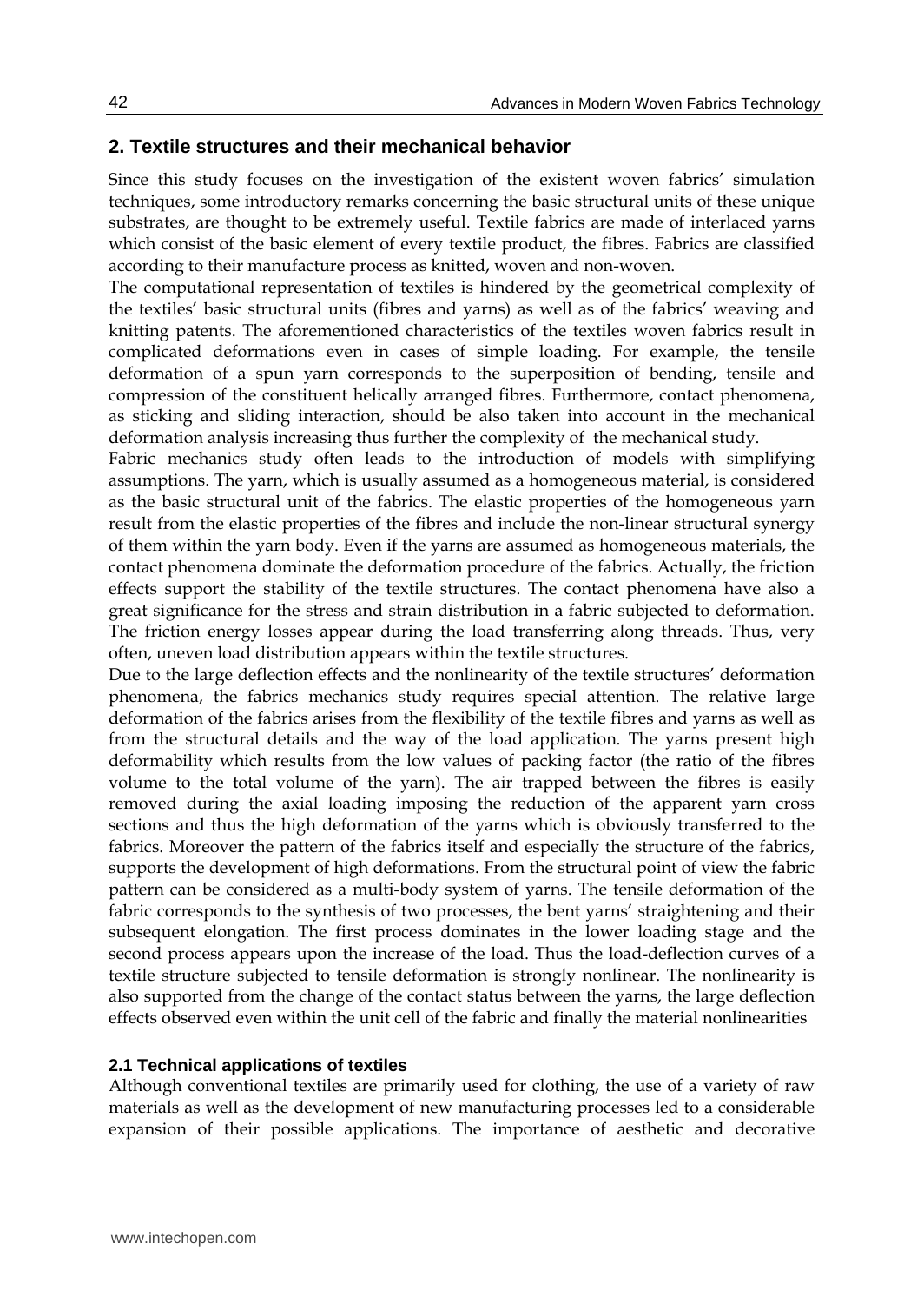characteristics of textiles has been decreased by the new materials' performance and functionality. The growing recognition of the textiles potentials led to revolutionary new technical applications which according to Techtextiles (the international Trade exhibition for technical textiles) are (Horrocks, 2000): Agrotech: agricultural (nonwoven for wind protection) Buildtech: building and construction (awning, concrete reinforcements) Clothtech: clothing (garments) Hometech: household (curtains, wall covering) Indutech: industrial applications textiles (filters) Medtech: medical (bandages, sutures) Mobitech: mobility (ropes, seat covers) Oekotech: eco-friendly textiles (recyclable composites) Packteck: packaging (nets, wrappings) Protech: protection (bullet-proof jackets, uniforms) Sportech: sports and leisure (carbon-fibre composites for racquet frames) Geotech: geotextiles (nonwovens for drainage, reinforcement) Over the last decades there is also an intensive need for high-tech materials with "life functions". Consequently, research interest has been moved towards the development of textile-based structures which change their properties in response to an external stimulus, offering products with increased functionalities. The so called ''intelligent'', ''smart'' textiles in conjunction with the wearable electronics usually consisting of electronic modules incorporated into textiles, support activities in military, telemedicine or rehabilitation (Rossi et al. 2006; Tang, 2007; Cho et al., 2009). Textiles' flexibility, indicative of the wearer's comfort, makes them ideal candidates for interfaces in contact with the human skin. Based on these assumptions, a large number of wearable electronic systems have been developed (Dunne et al., 2005; Xu et al., 2008; Tognetti et al., 2006). Smart textiles development requires the synergistic action of different disciplines such as textile science and engineering, natural sciences, material science, mechanical engineering, electrical and computer engineering and informatics, making this promising research area extremely challenging. Furthermore, the attention attracted by this dynamic sector of textile research is thought to make a contribution towards a cost effective commercialization of innovative textile-based products aiming in the improvement of people's quality of life.



Fig. 1. Technical applications of textiles (a) Fabric for solar protection used in the Paul Klee museum, (soltis-textiles, 2011), (b) DuPont's Kevlar® XP™ developed for hard armor applications, (DuPont, 2011), (c) Space suit developed by ILD Dover (ilddover, 2011)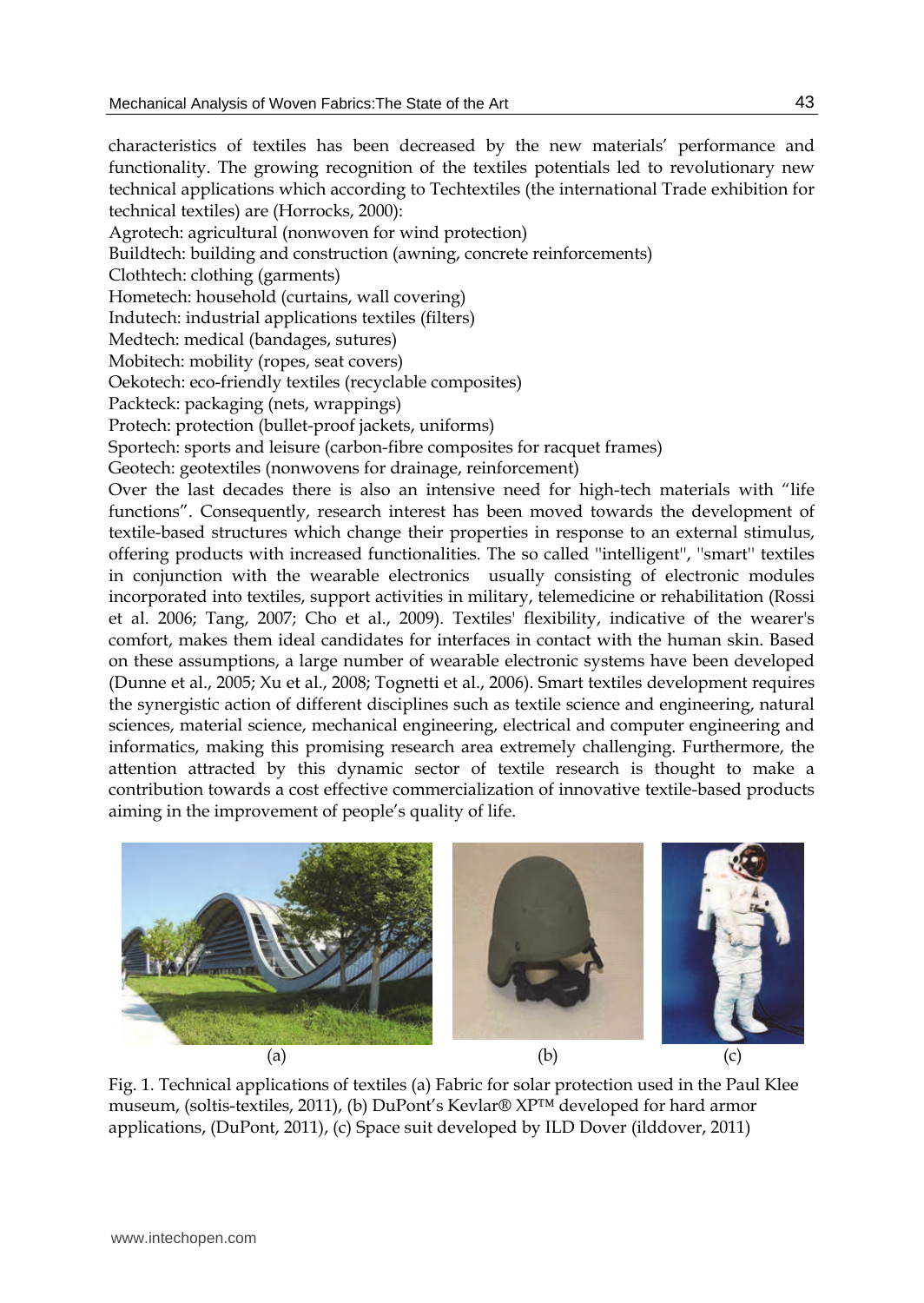

Fig. 2. Smart textiles (a) Interactive Led dance shoe by Moritz Waldemeyer (waldemeyer, 2011) (b) Luminate textiles by Phillips (smarteconomy, 2006), (c) Led Dress by Cute Circuit (crunchwear, 2010)

# **3. Mechanical modelling of the textile structures**

#### **3.1 Classification of the modelling approaches**

During the last decades, several methods were adopted for the mechanical modelling and analysis of the textile structures. A basic classification, according to the modelling method used, divides them into the analytical and numerical or computational approaches. The dominant engineering design culture played important role for the development and the succession of these approaches. Classical modelling methods find in textiles an attractive application field. Another essential classification of the modelling of the textile structures is made according to the scale of the model. There is micromechanical, mesomechanical and the macromechanical modelling. The micromechanical modelling stage focuses on the study of the yarns, tows even fabrics taking into account the structure, orientation and mechanical properties of the constituent fibres. The mesomechanical modelling, on the other side, studies the mechanical characteristics of the fabric unit cell considering the yarns as homogenous structures. Finally the macromechanical modelling stage is reffered to the prediction of mechanical performance of the fabric in complex deformations, as drape, studing the fabric as a continuum material.

Although the mentioned modelling stages were developed as distinct analysis approaches, their integration in a compound modelling approach was directly rised. Thus the textile society implemented a modelling hierarchy (Takano et al., 1999; Lomov et al. 2004; Bogdanovich, 2006) based on three modelling scales: the micromechanical modelling of yarns, the mesomechanical modelling of the fabric unit cell and the macromechanical modelling of the fabric sheet (Figure 3).

According to the integrated textile modelling concept, the only inputs in the total design procedure are the fibre properties, the yarn structure and the fabric structure. In the first modelling stage, the fibre properties and the yarn structure (yarn type, number of fibres, orientation) are introduced as input parameters for the mechanical analysis of the yarn and the calculation of the yarn properties. Then the yarn properties are transferred in the second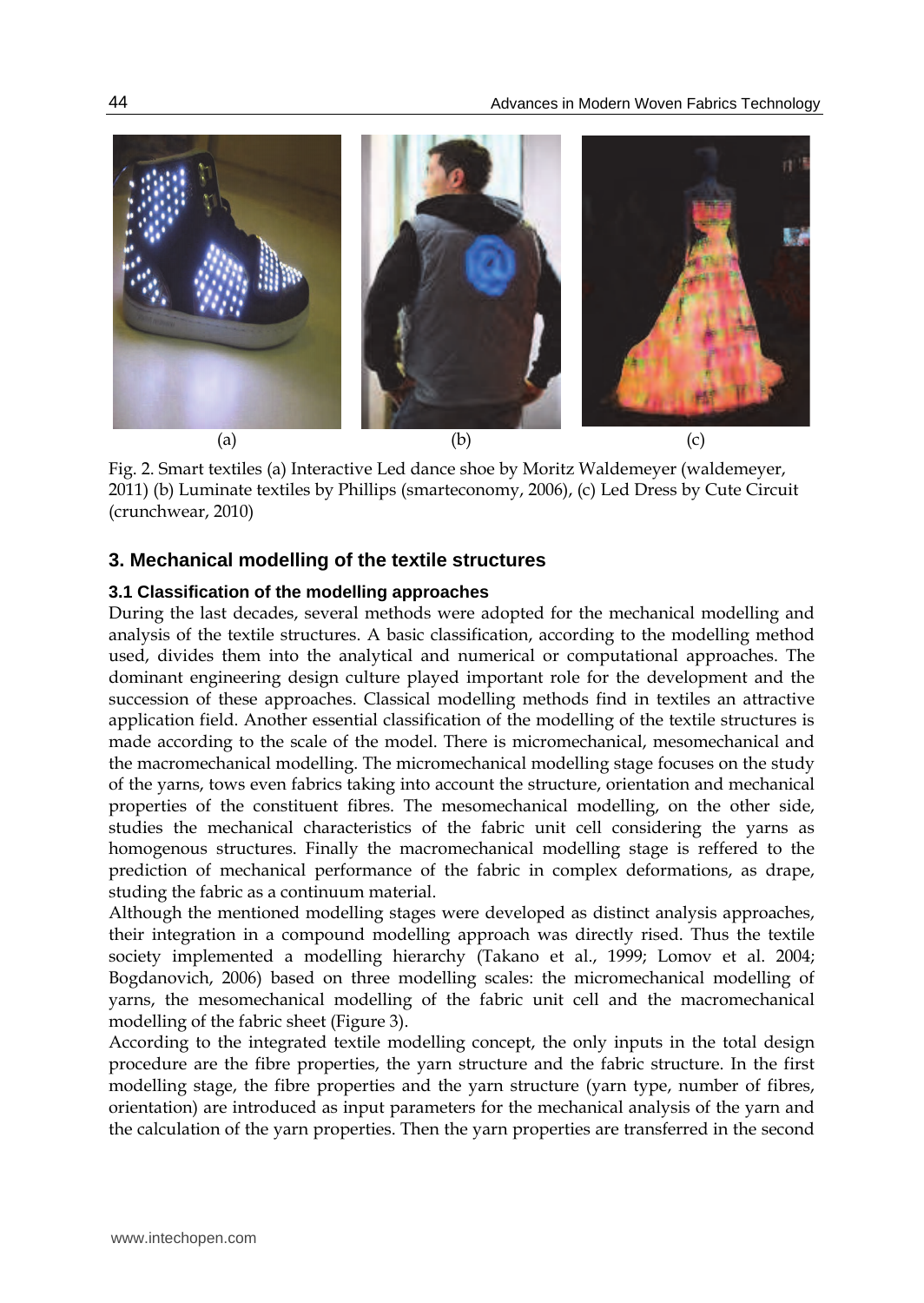modelling stage. The selection of the required yarn properties and their attribution in the modelled yarns corresponds to a homogenization procedure that connects the two individual stages. Moreover the woven fabric structure is introduced in the mesomechanical modelling stage. At the current stage the yarns are represented as continuum structures and the analysis is limited on the study of the fabric unit cell. Then a second homogenization stage is required for the connection of the second and the third modelling stage, defining the required properties of the unit cell and their attribution in the continuum fabric models. Finally the macromechanical modelling stage based on the generation of simplified structure (usually continuum material) predicts the mechanical performance of of extended fabric pieces in complex deformations. Each individual modelling procedure such as their interface presents significant obstacles.



Fig. 3. Integrated textile modelling.

## **3.2 Classification of the deformations**

The substantial difficulty arising in textile mechanics consists in the calculation of the superposed deformations in the microscopic scale. Even a simple deformation of the woven fabric, for example a tensile deformation, incures a complex deformation mechanism of straightening, tensile, compression and sliding of yarns in the mesoscopic scale and respective deformations of fibres in the microscopic scale. Moreover the percentage of the deformation increases when it is referred to the microscopic scale since the subjected structures are smaller. For example, a 5 % shear deformation of a fabric could impose a huge displacement of the constituent fibres. Thus a simple deformation in the macroscopic scale corresponds to complex deformations in the microscopic scale. However the classification of the deformations is based on the macroscopic level. Thus the tensile, shear, bending and compression of the fabric sheet are considered simple deformations. The complex deformation of fabrics is mainly referred to the drape test. The performance of a fabric in drape is very interesting for the aesthetic effects and the dynamic functionality. The fabrics have the ability to undergo large, recoverable draping deformations by bending in single and double curvature providing a sense of fullness and a graceful appearance. Especially when the fabrics are used as reinforcement materials for the construction of composites, drape is very important since it determines the formability of the fabric in the matrix. The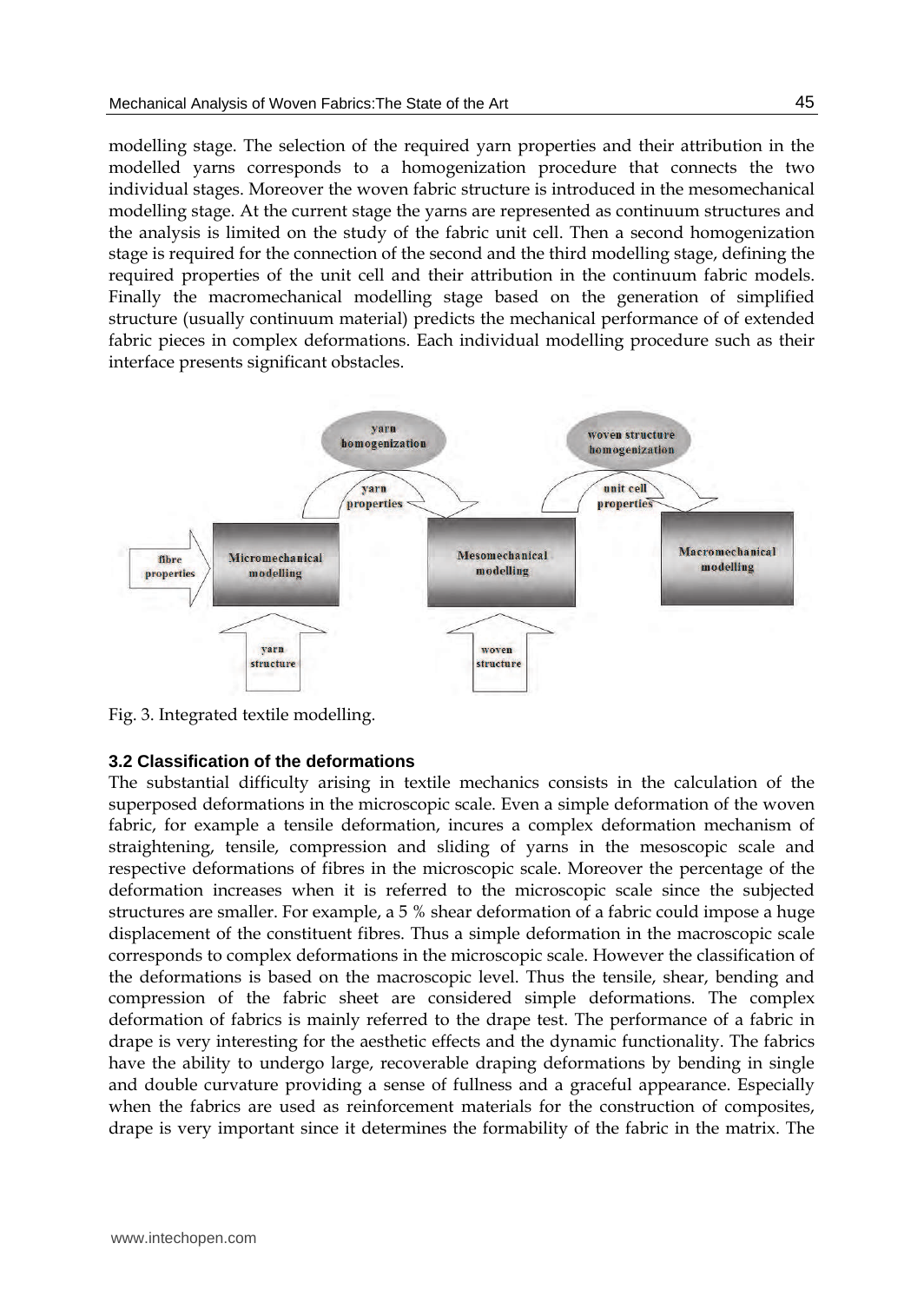drapeability of the fabric reinforcement offers the advantage of bending around doublecurvature mould producing complex shaped composite parts.

# **4. Analytical modeling**

The first mechanical modelling and analysis attempts of the textile structures started about a hundred years ago. The earliest publication probably is from R. Haas in the report of the National Advisor Committee for Aeronautics in 1918 (Haas, 1918). It is worth to mention that NACA is the early form of the today's NASA of the US. This publication is the translation from the German of the original article dated back on 1913 appeared in a German Journal. The work of Haas is of great importance. Although it is the first known, it is characterized by its integrated character. It brings together the theoretical and practical aspects up to the testing and application topics. However the work of Haas remained unknown for a long perod while the work of Peirce (Peirce, 1937) was considered as the starting reference for the analytical mechanical modelling of the textile structures. The researchers focused on the application of the existent analytical methods already used in other sectors of engineering. The main characteristic is the balance between the simplifications introduced and the precision of the modelling. The energy methods and the elastica theory are dominating in these attempts.

#### **4.1 Micromechanical modelling of simple deformations**

In the field of the analytical modelling of the textile yarns, several investigations focused on multi-filament twisted yarns. Purpose of these investigations was the prediction of the response of a twisted yarn when subjected to a certain deformation. It was supposed that the mechanical parameters such as the load-elongation curve of the constituent fibres, the twist density, the initial specific volume etc are given. The analysis focused on the correlation of the macroscopic distortion of the yarn with the microscopic response of the constituent fibres. A basic challenge in the modelling of the yarns is the balance between the realistic formulation and the idealization required for a theoretically treatable model. In the most cases the yarn was considered as being made of continuous filaments of circular crosssections and constant linear density along their length. All the fibres were assumed to have identical properties and to be perfectly elastic. The cylindrical-helix model of Hearle et al*.* (Hearle et al., 1959), the conical-helix model of Önder and Başer (Önder & Bacer, 1996) and the statistical model of Komori (Komori, 2001) approached the yarn mechanical modelling from different points of view, depending on the considered alignment of the fibres. The tensile, bending and torsional behaviour of the yarns were approached using the force, the stress-analysis and the energy methods (Backer, 1952; Platt et al., 1959; Freeston & Schoppee, 1975; Choi & Tandon, 2006; Park & Oh, 2006).

#### **4.2 Mesomechanical modelling of simple deformations**

Starting point for the analytical modelling of woven fabrics was the uniaxial/biaxial deformation of the plain woven structure. The proposed approaches were based on three principal underlying geometrical models of plain weave (Dastoor et al., 1994). The "flexible thread" model of Peirce (Peirce, 1937) assumed the yarns infinitely flexible, incompressible and inextensible, without bending rigidity and having circular cross-sections (Figure 4, Figure 5). The analytical transcendental equations proposed by Peirce for the systematic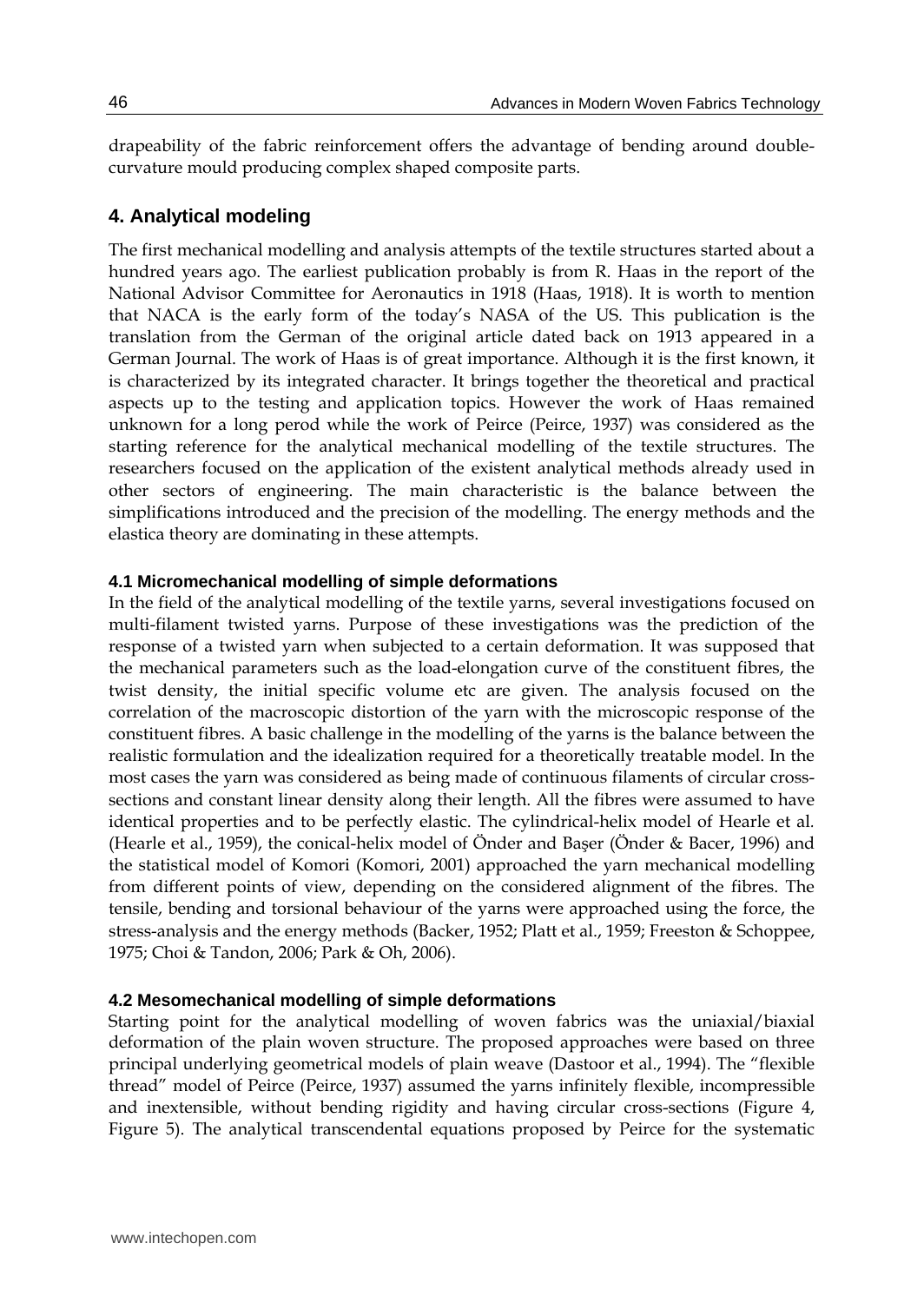description of his model cannot easily give a solution. Thus graphical and nomographic tools were presented in order to support the users. Peirce's model has been modified later towards a better representation of the real fabric structure. Thus the assumptions of the racetrack (Figure 6) or elliptical (Figure 7) yarn cross-sections (Kemp, 1958; Olofsson, 1964b) were adopted for the fabric modelling. The concept of the elastica model (Peirce, 1937), in continue, introduced the yarn bending rigidity in the analysis. According to this model the shape of yarn axis can be obtained by treating the yarns as elastic slender rods subjected to transverse point forces, equidistant but alternating in direction. In general, the mentioned models and their later modifications used the equilibrium, energy or elastica method for the mechanical analysis.



Fig. 4. Plain woven geometry proposed by Peirce.



Fig. 5. 3D representation of woven model proposed by Peirce.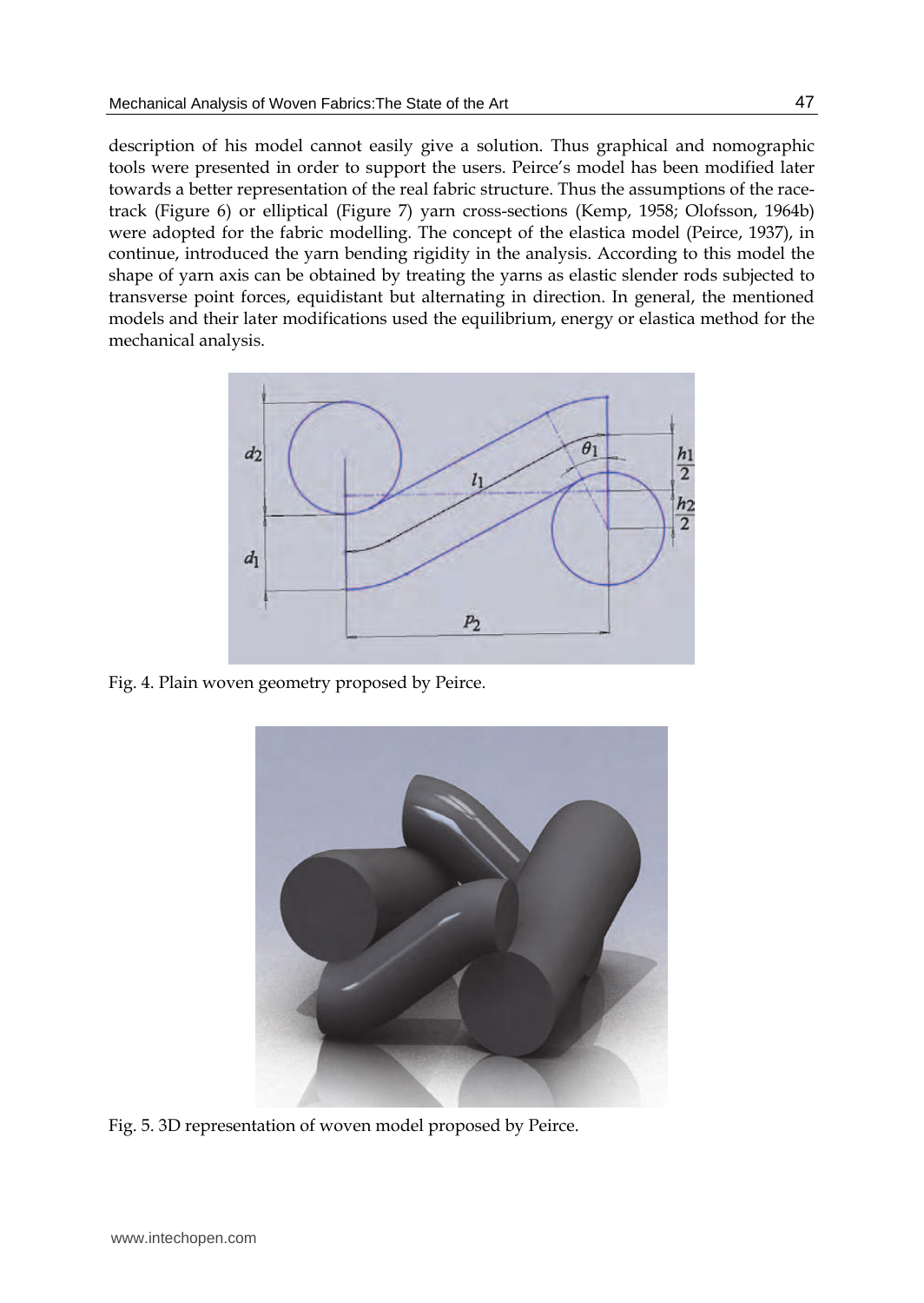

Fig. 6. 3D representation of woven model proposed by Kemp.



Fig. 7. 3D representation of elliptic model proposed by Olofsson.

An approach including the effect of crimp and yarn extension, based on a flexible thread model was proposed by Freeston et al. (Freeston et al., 1967). The yarns were assumed as homogenous, linear elastic materials with linear work-hardening. An elastica model declining from the assumption of the standard shape yarn cross-section was published by Olofsson (Olofsson, 1964a). The shape of the cross-section of the yarns was considered as a function of the forces acting on them and the degree of set. The mathematical analysis was given on equilibrium conditions, on stress-strain relationships in extension and compression and on energy in bending. The effect of fabric set was included, also, in the work of Grosberg and Kedia (Grosberg & Kedia, 1966; Grosberg, 1966). They adopted an energy method on small deformation for the investigation of the initial load extension modulus of completely relaxed woven fabrics, while the yarns were assumed inextensible and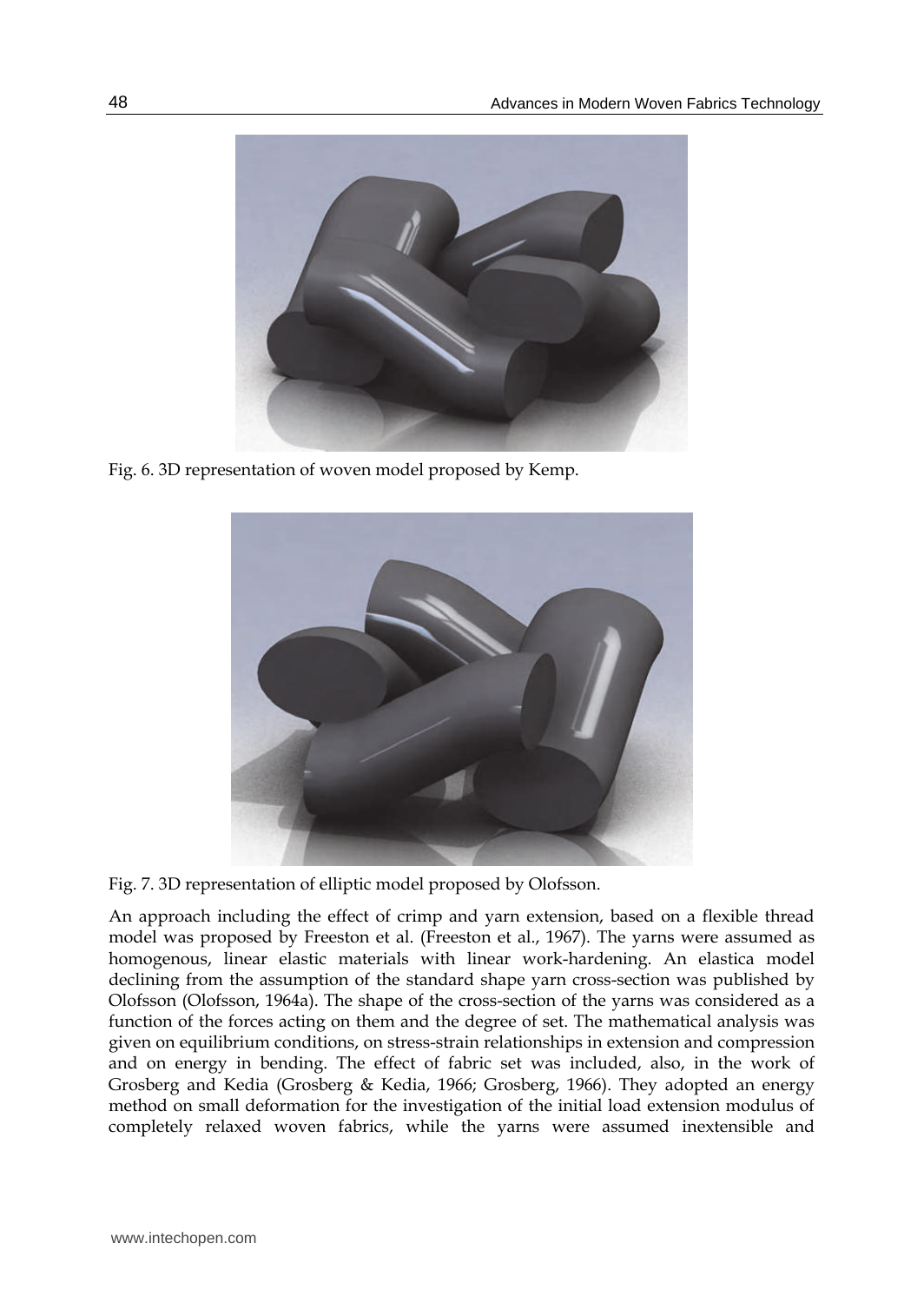incompressible. Another approach based on the elastica theory including linear extensibility of the yarns was given by Dastoor et al. (Dastoor et al., 1994). They assumed the yarns to be homogeneous, weightless slender rods, frictionless and undeformed by shear forces. In addition the yarns were considered as having circular section which does not deform under external forces. A computational implementation was adopted for the solution of the equilibrium equations. The large biaxial deformation of partially and completely set plain woven fabrics was presented by Huang (Huang, 1979b; Huang, 1979a). His approach was based on the elastica model of yarns in the undeformed fabric and the combined action of extension and bending was considered for the fabric deformation. The introduction of bilinear moment-curvature relation (due to the sliding of the fibres within the yarn) in combination to the contact deformation of the yarns increases the reliability of the study. The "sawtooth" geometrical model was proposed by Kawabata *et al*. (Kawabata et al., 1973). The mechanical analysis was based on the force equilibrium and the displacement of the warp and weft yarns in the thickness direction of the fabrics at the contact point of the crossing threads. Although the geometrical representation of the unit cell was approximant, the deformation effect at the cross-over points was taken into account. Most of the models described assume an unrealistic invariable cross-sectional yarn shape along the yarn path, where Gong et al. (Gong et al. 2010), in a recent study moves towards a more realistic representation of woven yarns, suggesting an ellipse model with a variable yarn crosssectional shape based on the various parameters, including fibre type, yarn count, yarn twist factor and cover factor. An alternative geometric model of woven fabric, based on the yarns' packing density as well as general fabric data, has been suggested by Dolatabadi and Kovař (Dolatabadi & Kovař, 2009).

#### **4.3 Mesomechanical modelling of complex deformations**

The concept of the complex deformations on a mesomechanical scale is extremely marginal. It is almost impossible to simulate on the scale of the unit cell the effects occurring during the drape of a fabric. The so called mesomechanical models for the complex deformation of the fabrics mainly refer to the bending behaviour of the fabrics. The first study in complex deformations of fabrics was conducted by Peirce (Peirce, 1937). He proposed an energy method for the analysis of 2D fabric bending. The analysis was based on the calculation of the change of the strain energy of the unit cell after the bending deformation. For the analysis the yarns were assumed to be of circular cross-section and incompressible and distributed forces were considered at the cross-sections of the yarns. Many researchers (Behre, 1961; Dahlberg, 1961; Lindberg et al., 1961; Abbott et al., 1971; Abbott et al., 1973) studied and reported the nonlinear nature of bending and shear properties. The approach adopted by Grosberg (Grosberg, 1966) incorporated the effects of friction into the strip 2D bending analysis. Many relative research actions were carried out in continue contributing to the understanding of drape to some extent. But the 2D drape assessment cannot fully reflect the more complex 3D double curvature deformations of drape (Lo et al., 2002).

Shanahan et al. (Shanahan et al., 1978) accented the necessity of the complete drape treatment based on the structural mechanics shell theory. They also defended the consideration of anisotropic constitutive laws for the fabric sheet. Amirbayat and Hearle (Amirbayat & Hearle, 1989) used aspects of the shell theory in their theoretical investigation of the complex buckling. They correlated the drape shape with the bending, membrane and potential energies. From their investigation they concluded that drape is also influenced by other parameters such us the full set of anisotropic in-plane membrane, out-of-plane bending, cross term elastic constants, and the nonlinearity of the materials behaviour.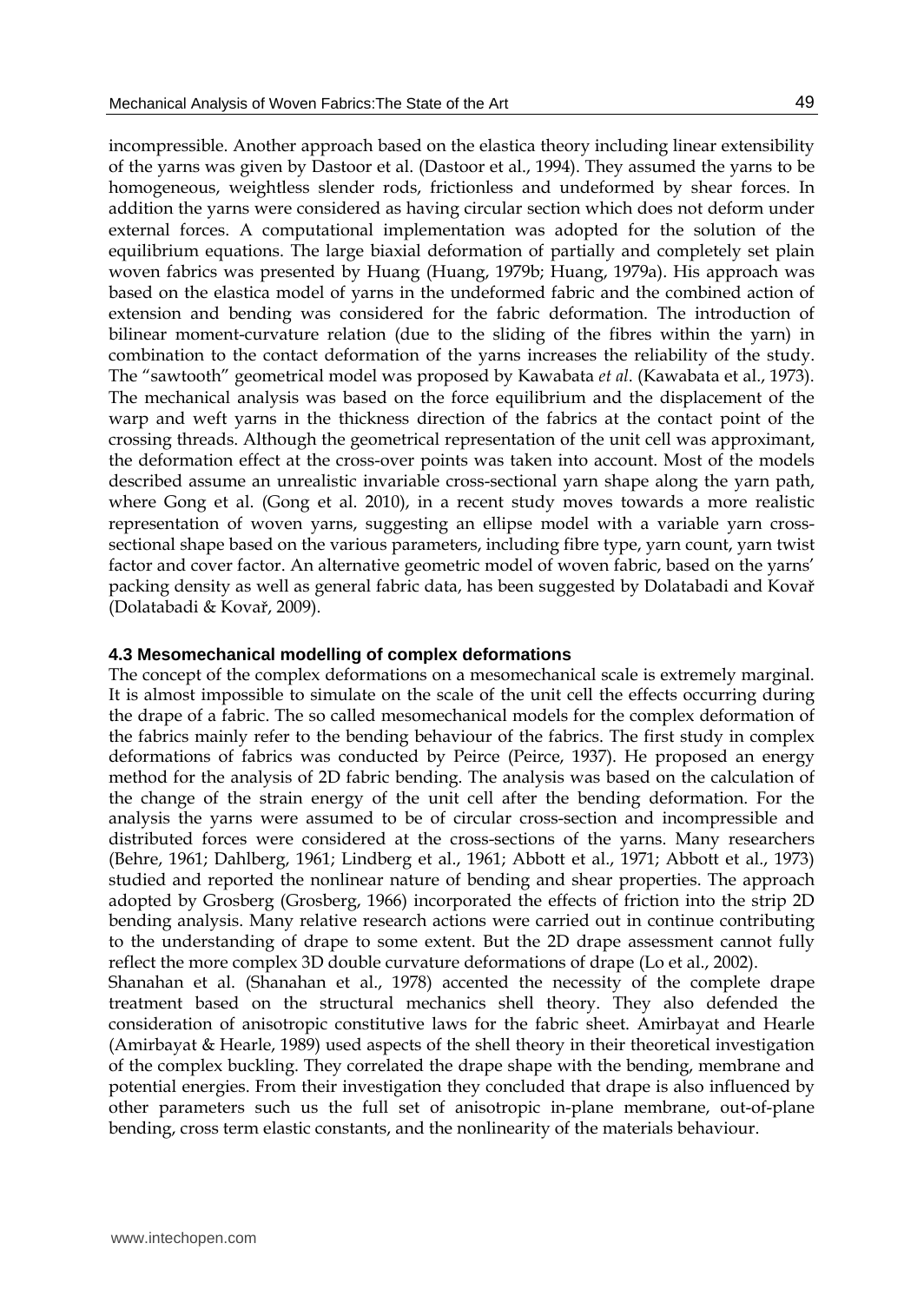# **4.4 Macromechanical modelling of complex deformations**

Many publications appeared in the past dealing with the macromechanical modelling of the complex deformations of the fabrics. For many years this specific area has concentrated the interest of many very important researchers. The most representative of them are referenced below.

An approach of the elastica theory for the analysis of complex deformations of fibres and fibre assemblies has been proposed by Konopasek (Konopasek, 1980a, 1980b, 1980c). It was based on the concept of planar and spatial elastica as developed respectively by Euler and Kirchhoff. Phenomena corresponding to the nonlinear behaviour of material, frictionelasticity, elastic-plasticity, and visco-elasticity were introduced in the analysis. The planar elastica theory was applied for the analysis of the large deflections of a yarn in a plane and the cylindrical bending of a fabric treated as sheet material. The spatial elastica was applied in the analysis of fibre buckling and crimp. The solution of the system of the resulted nonlinear differential equations was supported by computational tools.

An alternative approach to the theoretical mechanics of static drape of fabrics based on the differential geometry of surfaces was published by Lloyd et al. (Lloyd et al., 1996). They developed a computationally convenient implementation of the theoretical mechanics of fabrics. The fabrics themselves were treated as 2D continua represented by a surface without considerable thickness embedded in the 3D Euclidean space. The mechanical properties of the fabric were assigned to the model. The shape of the surface was described for both the deformed and the undeformed state by the means of the differential geometry of the surface. The strain values were deduced from the differences in the differential geometry expressions for the two extreme states. The strain values were correlated to the applied forces by the constitutive equations that express the mechanical properties of the material.

The differential geometry of surfaces for the dynamical modelling of fabric deformations was used for the approach of the problem by J. and R. Postle (Postle & Postle, 1996). The surface was considered as a series of twisted curves generated into the 3D Euclidean space. The differential geometry parameters incorporated the mechanical properties of the material (fabric) relating these mechanical properties to the changes in curvature as the surface was transformed into another surface. The deformation of the surface from the initial state to the final was mathematically modelled using the concept of homotopy. Bäcklund transformations were chosen for the solution of the nonlinear partial differential equations of the dynamic system.

Trying to combine the theoretical study to the experimental knowledge, Stump and Fraser (Stump & Fraser, 1996) analyzed the drape of a circular fabric sample over the circular disk of the drapemeter. They proposed an elastic ring-theory model of the draped fabric and used an energy analysis associated with the various large post-buckled deformations of the ring. Aim of their investigation was the study of the ability of the fabrics to present different configurations when they are draped under exactly the same conditions. The explanation of this ability was based on the calculation of the energy that corresponds to the various symmetric configurations.

# **4.5 Evaluation of the analytical approaches**

The review of the literature of the analytical methods for the mechanical analysis of textile structures demonstrates the absence of a successful globally accepted technique suitable for the textile design. The basic drawbacks of the analytical methods result from the simplifying assumptions implemented in order to generate a low-complexity geometry and mechanical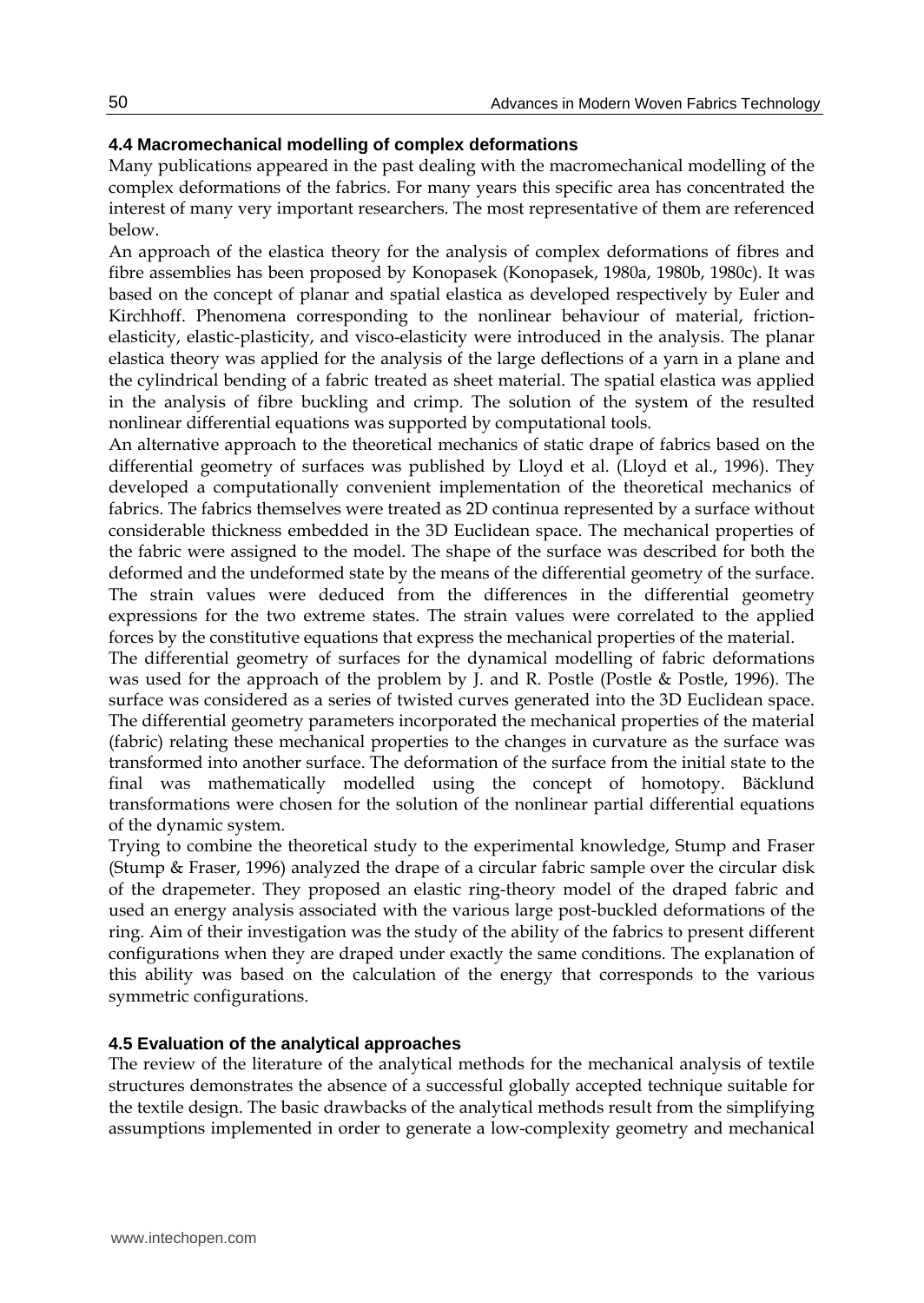problem. Thus the two-dimensional approach for the mesomechanical modelling, the attribution of isotropic elastic properties in the yarn models, the assumption of linear and isotropic properties in the macromechanical model introduces significant inaccuracies in the textile modelling. However the basic disadvantage of analytical approaches is the difficulty in handling in respect to the time consumption, the application field in terms of structures and materials, and the integration of the individual stages (micro, meso, macro). On the other side the analytical approaches accented the modelling difficulties of textile mechanics, the basic considerations and roadmap for an integrated design procedure.

# **5. Numerical modeling**

The enormous computational power arose from the development of the computer systems and the expansion of advanced commercial software codes for the analysis of mechanical problems was guiding the textile design towards the numerical approaches. Mainly the Finite Element (FEM) and Boundary Element Method (BEM) were used for the mechanical modelling of the textile structures (Hu & Teng, 1996).

## **5.1 Micro- and mesomechanical modelling of simple deformations**

The first attempts in the computer based mesomechanics of textiles dealt with the 2D and 3D representation of the plain woven structure. The geometry proposed by Haas and then by Peirce was the starting point for the solid geometrical modelling since the numerical techniques succeed the solution of the complex system of equations. Keefe et al*.* (Keefe et al., 1992) based on Peirce's geometry presented the solid model of the plain woven fabric. They also extended the model for various compactions and fabric angles. Later comparative studies examined the accuracy of the geometrical models for use in the numerical modelling of fabrics (Provatidis & Vassiliadis, 2002, 2004, Provatidis et al., 2005).

The first studies in mechanical analysis of textiles focused on the tensile deformation of the plain woven unit cells. The initial use of computational methods in textile mechanics was oriented towards the numerical solution of the complex analytical expressions. The use of numerical methods, as FEM, BEM etc, for the achievement of a rigorous approach for the textile micro- and mesomechanical analysis appeared in a later stage. Obstacles for the successful use of numerical methods were mainly the large displacement effects and the nonlinearity related with the deformations of textiles and the convergence problems arose. Munro et al. (Munro et al., 1997a) proposed a new approach for the application of FEM to the aligned fibre assembly problem. Three dimensional 8-node elements with cuboid shape in the neutral configuration and 6 degrees of freedom (DOF) per node employed for the investigation. The approach attempted to separate the various energy contributions to the element stiffness, allowing the user to specify their properties individually. This technique was successful in the easy introduction of nonlinear material properties in the solid model. The approach of Munro et al. (Munro et al., 1997b) was verified qualitatively by modelling realistic yarn situations. The yarn models were meshed by dividing them into layers where the layer interfaces were surfaces perpendicular to the yarn axis. Each layer was split into a number of finite elements ranging from 1 to 22. Initial configurations were arranged so that the fibres within the elements followed idealized helical-yarn geometry. A multi-layer yarn model consisting of 9 elements per layer was subjected to axial extension and axial compression. The model presented the expected, in terms of quality, deformation behaviour. Thus the necking of the yarn piece was caused by the helical winding of the fibres appeared during extension. Moreover the elements of the model were opened significantly during the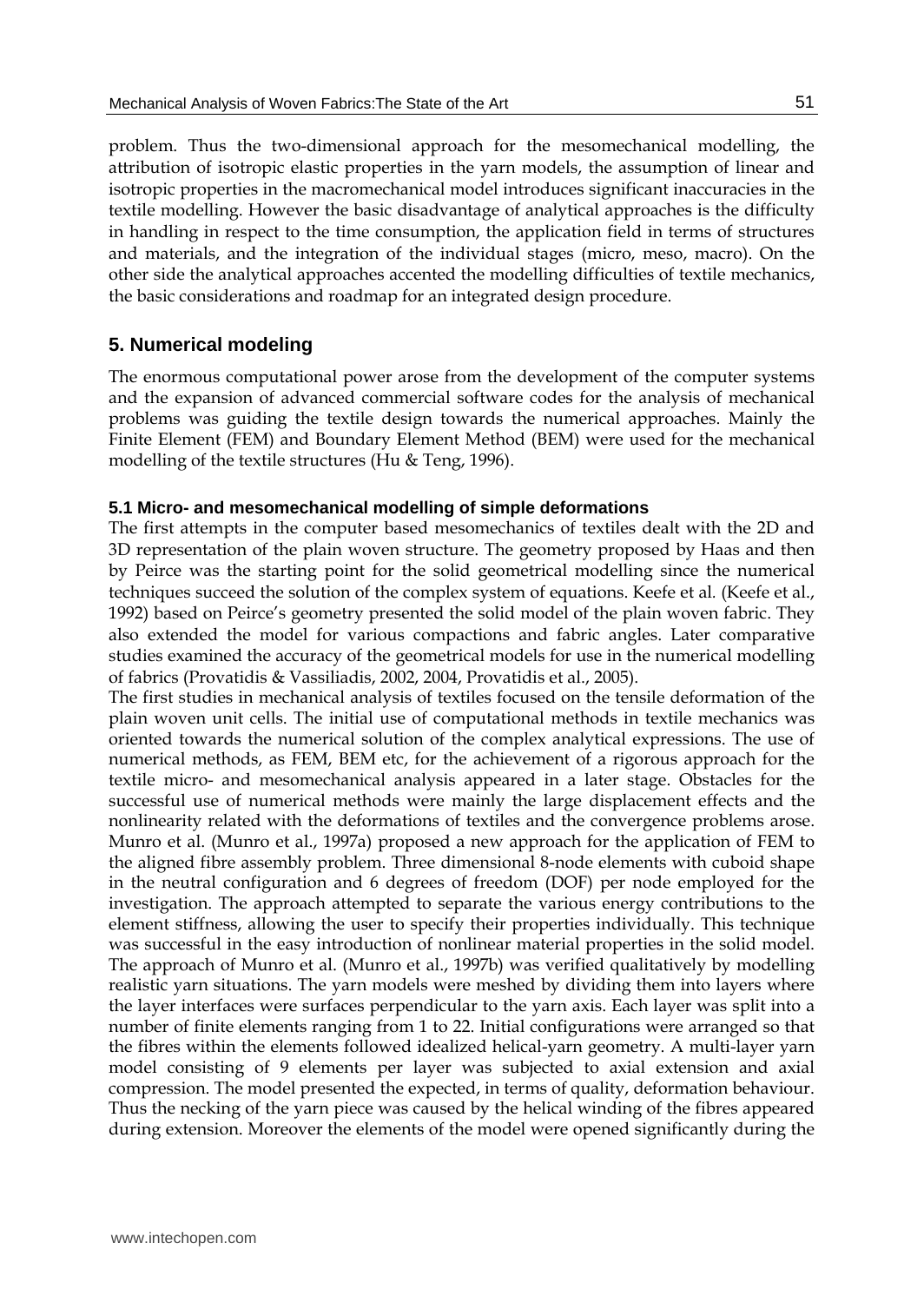axial compressing test since the fibres were buckled to avoid compression of the fibre material.

The advance and easy manipulation of CAD tools, in the last few years, allowed the construction of 3D solid models of textile structures. By the use of the attributes of these tools, such as numerical interpolations, mirroring abilities etc. the representation of the structures became feasible. A yarn modelling approach based on the assumprion of helicoid filaments of a constant helix radius and a circular filament cross-section for the loose and a dense structure are presented in the Figure 8 and Figure 9 respectively.



Fig. 8. Beam model of filaments in random locations for loose yarn structure.



Fig. 9. Beam FE model of 50-filament twisted yarn (Vassiliadis et al., 2010).

Parametric solid modelling software packages are currently available allowing the construction of complex woven structures (Figure 11). The complete design flexibility provides the selection of weave pattern, yarn size or spacing. The yarn representation is still based on the assumption of the homogenous material for the simplification of modelling and the computational time saving (Toney, 2000). The advance moreover of the FEA codes allowed the mechanical simulation of the unit cells of the modelled textile structures. The mesomechanical modelling of textile structures was improved by the employment of advanced finite elements types and libraries of material properties including linear, nonlinear, elastic, plastic, viscoelastic, isotropic, orthotropic, anisotropic options etc. Additionally the introduction of contact algorithms and large strain effects was essential for the realistic results of the simulated tests. Lin et al. (Lin et al. 2008) studied the mechanical behavior of woven fabrics under compression implementing the finite element analysis using solid elements and nonlinear material properties. Furthermore, Durville (Durville, 2010) approached the textile simulation of woven structures' problem at the fibres scale by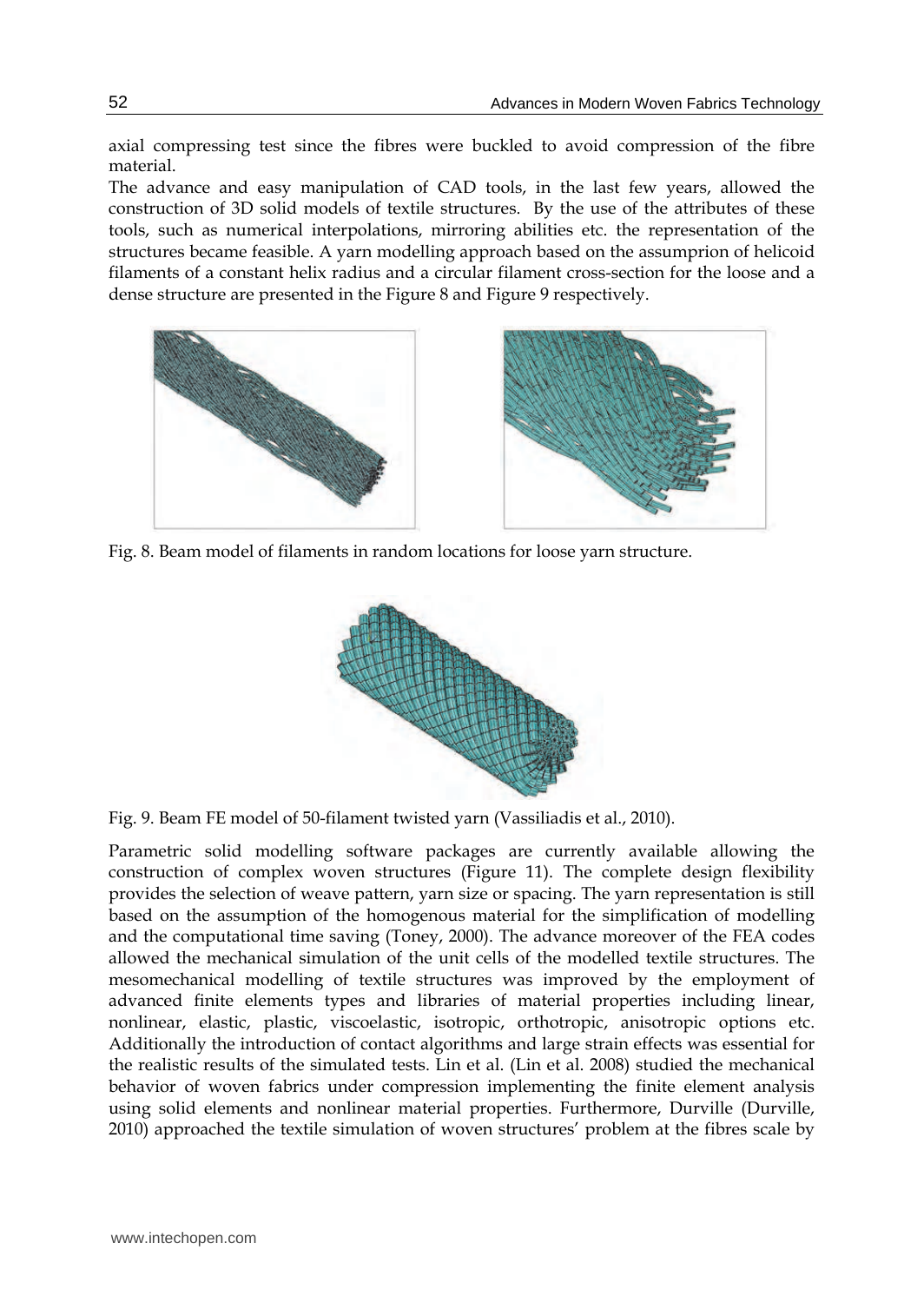means of 3D beam model, providing interesting data useful in the incorporation of fibres in composites structures.

Significant progress noticed in the modelling of complex structures of fabrics. Tarfaoui and Akesbi (Tarfaoui & Akesbi, 2001) presented the model of the twill woven fabric and the mechanical simulation using the FEM. The unit cell is composed by three warp yarns that intersect with three weft yarns, presenting a different type of crimp. Furthermore, B-spline curve methods have been successfully used to model woven yarns (Turan & Baser, 2010 Jiang & Chen, 2010).



Fig. 10. Solid FE model of unit cell of plain woven structure.



Fig. 11. Solid FE model of unit cell of twill (left) and satin (right) woven structure (Vassiliadis et al., 2008).

Intensive researches were conducted in the field of woven fabrics composites due to their progressive spread in industrial applications. Actually the exceptional characteristics of woven fabrics composites, as high stiffness and strength, light-weight and efficient manufacturability are determinant for their expansion in automotive, marine and aerospace industry. Zhang and Harding presented one of the first numerical studies for the evaluation of the elastic properties of the plain woven composite structures (Zhang & Harding, 1990). Their approach was based on a strain energy method applied to a one-direction undulation model using the FEM. The drawback of this approach, reported also by the authors, was the consideration of the tow undulation in one-direction that is a non-realistic assumption for woven fabrics. Naik expanded the above approach taking into account the strand crosssection geometry, possible gap between two adjacent strands and the two-direction undulation geometry (Naik & Ganesh, 1992). Actually his detailed model demands a large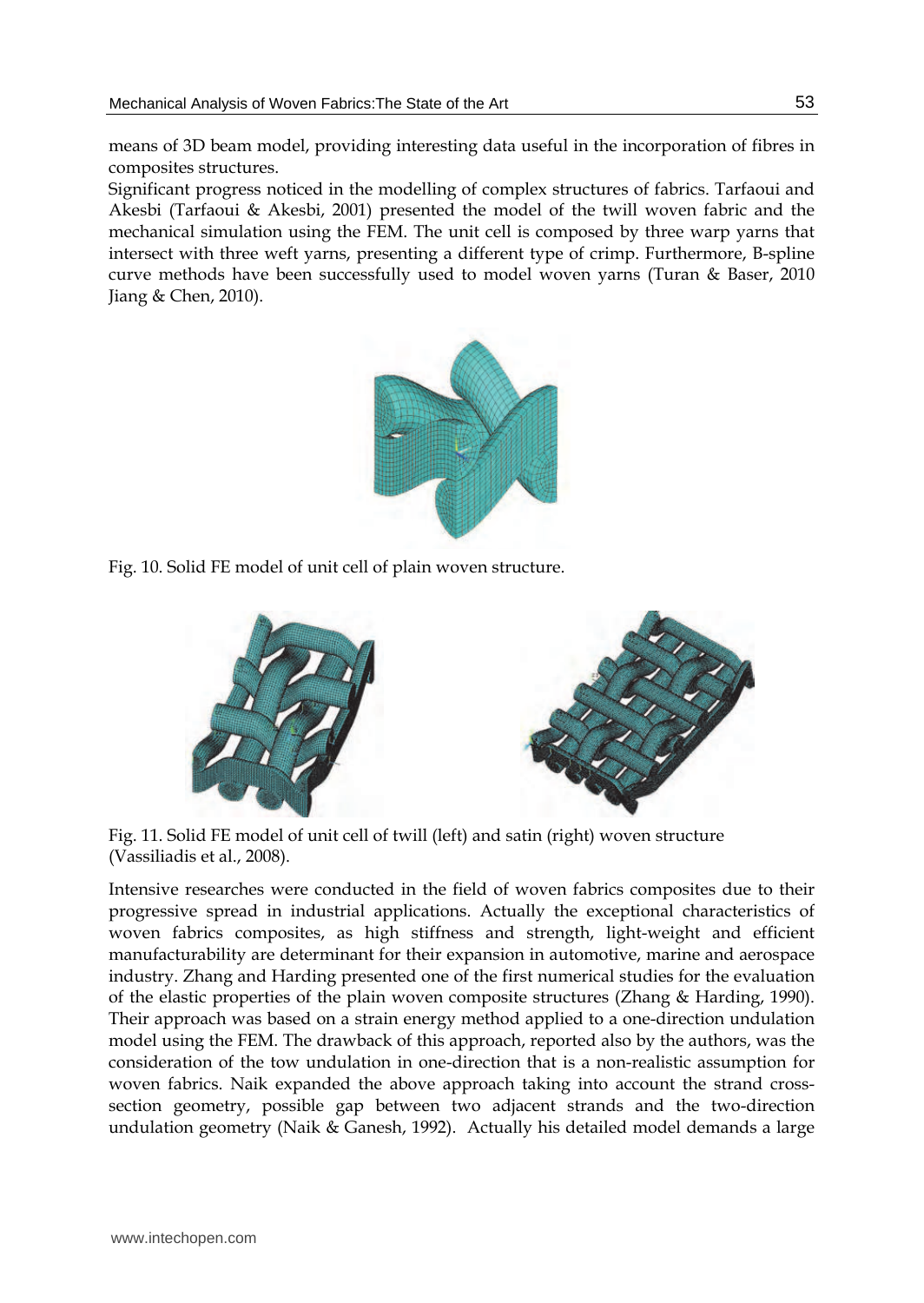number of geometrical parameters to describe the undulation and varying thickness of the tow structure. The evolution of numerical methods in the next years produced the first 3D finite element models of the plain woven composites. Whitcomb studied the effect of quadrature order, mesh density and material degradation on the predicted failure resulting from the in-plain loading (Whitcomb & Srirengan, 1996).

The 3D solid modelling of the composite structure consists in the generation of the volumes representing the woven unit cell and an external volume (with the apparent dimensions of the composite unit cell). Then subtracting volumes of the woven structure from the external volume, the volume of the matrix material is resulted (see figure 12).



Fig. 12. Geometrical model of composite woven structure (woven reinforcement, matrix, composite)



Fig. 13. Geometrical model of a woven structure of tows and a composite structure.

Several approaches were based on the prediction of the homogenized elastic properties of fabric composites using the unit cell of the composite structure. The geometrical representation of the tows was based on certain assumptions such as circular, elliptic, compressed hexagonal and lenticular cross-section areas were considered (Figure 13). The used tows (usually made of glass or carbon fibres) were assumed as transverse isotropic material and the matrix (usually resin) as isotropic material. The homogenized elastic properties of the unit cell results from the mesomechanical analysis using FEM. A relative approach proposed by Ng et al. (Ng et al., 1998) has ben applied for the prediction of the inplane elastic properties of a single layer 2/2 twill weave fabric composite. The compressed hexagonal shape was considered for the tow cross-section. The modelling and mechanical analysis was programmed using the ANSYS Parametric Design Language (APDL). The 8 node solid elements with 3 degrees of freedom (translational) per node were used.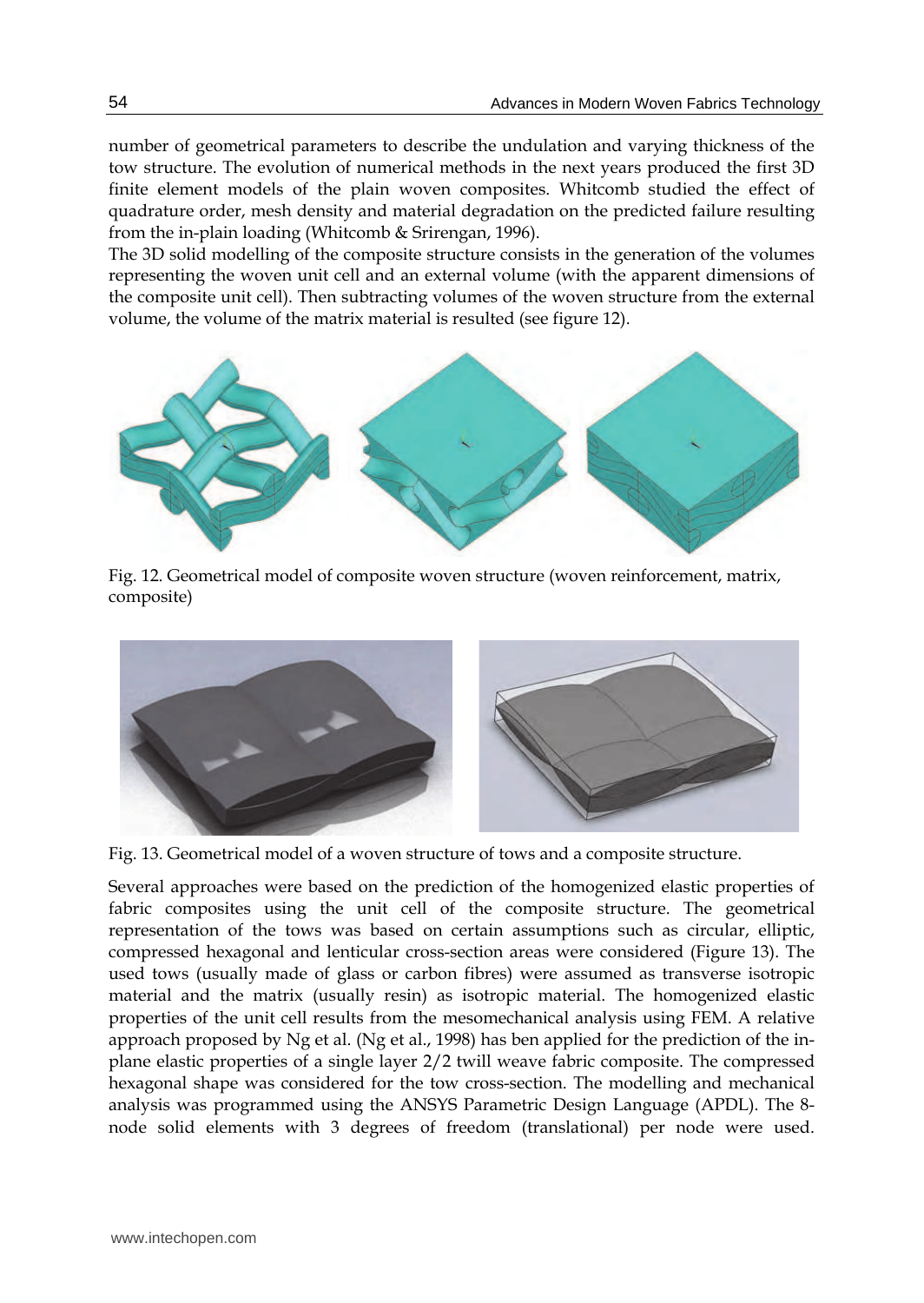Indicatively a model of approximately 52000 finite elements and 12000 nodes was generated. The contact areas generated during the subtracting operation (for the generation of matrix material) were assigned to be shared entities for both the yarn and the matrix volumes, to ensure the transmission of loading. Choi and Tamma (Choi & Tamma, 2001) dealt with the prediction of the in-plane elastic properties of a composite structure reinforced with plain woven fabric. The predicted elastic properties were used in continue for the damage analysis of the laminated composite structures. The superposition principle was applied for the evaluation of homogenised properties of the woven fabric composite. The generated model of composite unit cells consists of 520 wedge elements for the yarns and 256 brick elements for the matrix. The progressive damage was evaluated simulating the in-plane tensile and shear deformation introducing a respective incrementing load. The degradation of elastic moduli and Poisson ratios was considered for the mechanical damage analysis.

A main framework for the multi-scale modelling of woven composite structures for the damage prediction was proposed by Kwon (Kwon, 1993, 2001; Kwon & Hamilton, 1995; Kwon & Roach, 2004) and implemented in several following investigations. It is worth to mention that the damage of a laminated textile composite is presented as a matrix damage, fibre brakeage, fibre – matrix debonding or laminated debonding (delamination). The proposed multi-scale approach is based on the integration of three individual modules: the fibre-strand module, the strand-fabric module and the lamination module. The fibre-strand module aims at the evaluation of the effective elastic properties of a unidirectional composite strand exploiting the material properties and structure of the constituent fibres and matrix. Moreover the current stage relates the stresses and strains of the strand with the stresses and strains of the fibre and matrix materials thus the damage criteria can be applied. The strand-fabric module focuses on the evaluation of the effective properties of the woven fabric composite (unit cell) exploiting the material properties of the unidirectional composite strand. In addition the current stage relates the stresses and strains of the composite structure with the stresses and strains of the strand. Finally the lamination module evaluates the effective properties of the laminated composite structure (multiple layer) using the material properties of the composite lamina. A classical lamination theory or a higher order theory is implemented in this stage. Thus the stresses and strains developed on the laminated composite structure are correlated with the stresses and strains of the lamina.

An innovative research in the field of fabric composites is conducted in the K.U. Leuven, initially focusing on the generalized description of the internal structure of the textile reinforcement. Lomov and his colleagues developed a model for the internal geometry of 2D- and 3D-weaves based on a minimum number of topological data and yarn mechanical properties. The mechanical model applies a yarn deformation energy minimization algorithm to predict the internal geometry of any 2D- and 3D-weave. This approach was systematically extended to 2D- and 3D-woven, two- and three-axial braided, weft knitted and non-crimp warp-knit stitched fabrics and laminates and incorporated in the Wise-Tex software package (Verpoest & Lomov, 2005; Lomov et al., 2000; Lomov et al., 2001). Regarding the damage analysis of the composite structures a three-level hierarchy was proposed: the micro-, meso- and macro-level. The micro-level defines the arrangement of fibres in the representative volume of the impregnated yarn. The meso-level describes the internal structure of the reinforcement and variations of the fibre direction and volume fraction within the yarn. Finally the macro-level defines the 3D geometry of the composite part and the distribution of the reinforcement properties.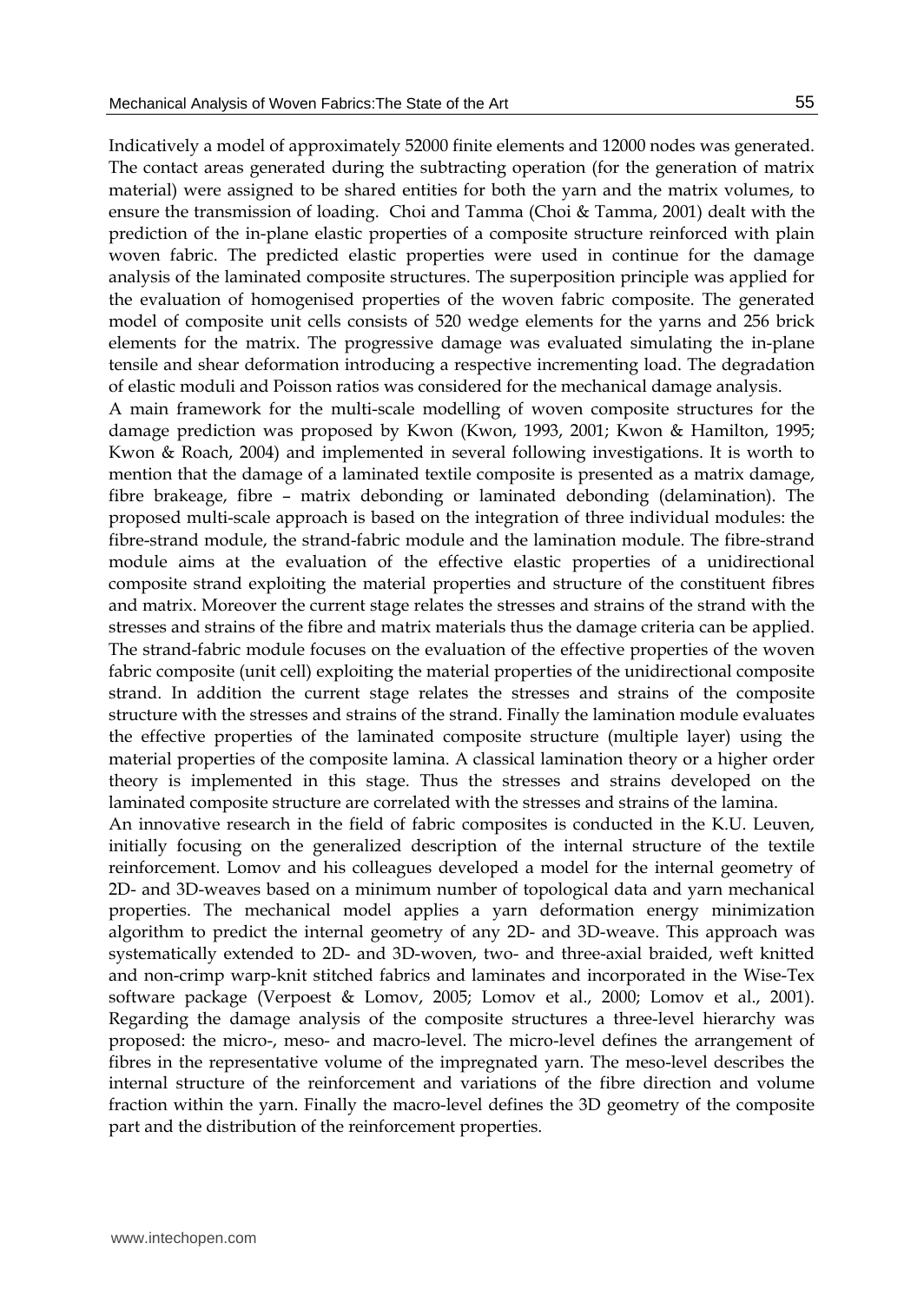## **5.2 Macromechanical modelling of complex deformations**

The macromechanical modelling of fabrics or cloth modelling, as usually referred, attracted the interest of the textile community in the last decades. Many investigators attempted to approach computationally the macromechanical performance of fabrics for several purposes from the prediction of the drape behaviour of the fabric up to the virtual mode show (Gray, 1998). Depending on the purpose served and the application field different techniques were developed. The basic classification of the developed techniques is divided into computer animation models (graphic models) and the engineering design models. Many numerical techniques including the particle-based model, the deformable node-bar model and the FEM were developed for the engineering design of fabrics. Most of the efforts were focused on the prediction of the drapeability of fabrics.

The used FEM for the drape simulation were based on a variety of element types from simple rods to complex shell elements. Collier (Collier et al., 1991) studied the drape behaviour of fabrics using a nonlinear FEM based on the classical nonlinear plate theory. The fabric was assumed to be two dimensional. It was considered as a linear elastic material with orthotropic anisotropy, where the symmetry lines are aligned in the warp and weft directions. Many corrective actions were assigned the following years by the researchers in the classical finite element techniques in order the realistic performance of fabrics to be approached.

The FEM and flexible thin shell theory was employed by Chen and Govindaraj (Chen & Govindaraj, 1995) to simulate the fabric drape. Their approach provides nonlinear solution since large displacements appear during drape test. Thus the loads are applied incrementally to the system, and at each step, the equilibrium equation system is solved by a Newton-Raphson method. The nonlinearity was handled by calculating the stiffness matrix in each step as a function of the displacement vector. The fabric was considered continuous orthotropic material. A 9-node, doubly curved shell element with 5 DOF per node was used for the simulation.

The simulation of the 3D drape test based on the FEM was also approached by Kang and Yu (Kang & Yu, 1995). The woven fabric was assumed to be an elastic material with orthotropic anisotropy. The fabric was considered as a thin flexible plate under the plane stress condition, and the transverse shear strain was included in the formulation. Since large displacements and large rotations are developed during draping, the drape phenomenon was considered as geometrically nonlinear and respectively the nonlinear analysis was adopted for the simulation. The Green-Lagrangian strains and the second Piolar-Kirchhoff stresses were used for the analysis. The formulation of the FEM was based on a total Lagrangian approach. 4-node quadrilateral elements were used with 5 DOF in each node. In order to avoid the shear locking phenomenon which is commonly observed in the thin plane analysis, a transverse shear strain interpolation method was applied. Almost the same approach was proposed by Gan et al. (Gan et al., 1995). In their analysis 8-node shell elements were used with 5 DOF per node. The adopted technique in this approach for the elimination of locking was a reduced integration with zero energy mode control.

For the minimization of the computational power required for the simulation of fabric drape, a FEM using simple beam elements with 6 DOF per node was proposed by Ascough et al. (Ascough et al., 1996). The used beam elements include mass and stiffness properties and can represent iso- or orthotropic cloth properties. The large displacement effects were achieved with the addition of a geometric or initial stress matrix to the elastic stiffness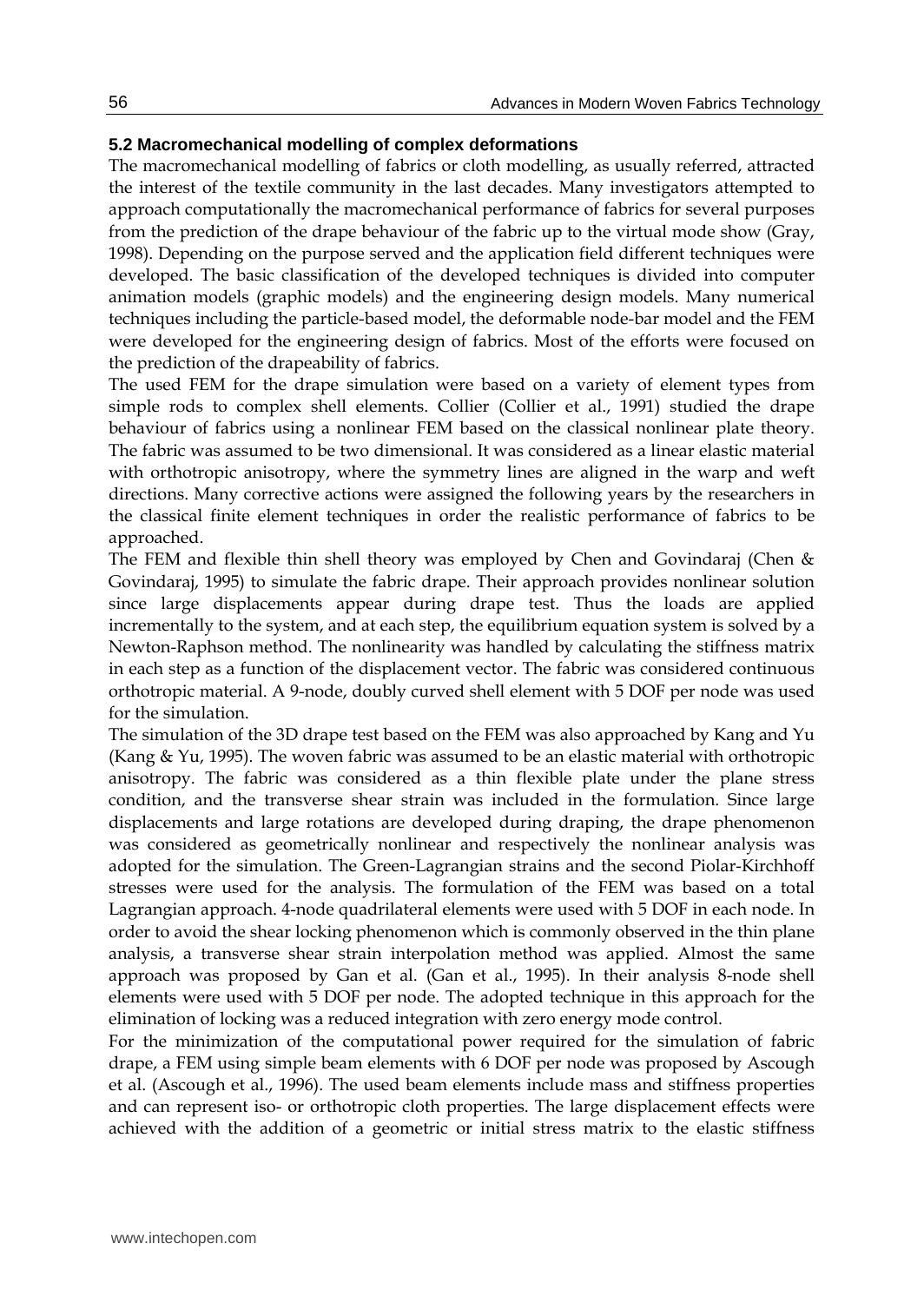matrix to form the element characteristic matrix. Newmark's method was used to allow a time-stepping approach to the solution, with the advantage that the mesh geometry can be updated at each step. The proposed analysis includes also interaction of the cloth with the body form. Checks for a collision detection of material elements with the body model are made following each time step of the drape simulation. An iterative calculation process is executed until contact rather than penetration of cloth element with the body model occurs. An approach for the drape simulation of woven fabrics quite different from the traditional macromechanical methods was proposed by Breen et al. (Breen et al., 1994). The cloth was modelled as a collection of particles that conceptually represent the crossing points of warp and wefts threads in a plain weave. Important mechanical interactions that determine the behaviour of woven fabric are discretized and lumped at these crossing points. The various yarn-level structural constraints are represented with energy functions that capture simple geometric relationships between the particles. These energy functions account for the four basic mechanical interactions of yarn collision, yarn stretching, out of plane bending, and trellising. The simulation was implemented as a three-phase process operating over a series of discrete time steps. The first phase for a single time step calculates the dynamics of each particle and accounts the collisions between particles and surrounding geometry. The second phase performs an energy minimization to enforce inter-particle constraints. The third phase corrects the velocity of each particle to account for particle motion during the second phase.





Stylios et al. (Stylios et al., 1995; Stylios et al., 1996) proposed a node-bar model for the drape modelling of fabrics. The deformable elements were defined as consisting of one deformable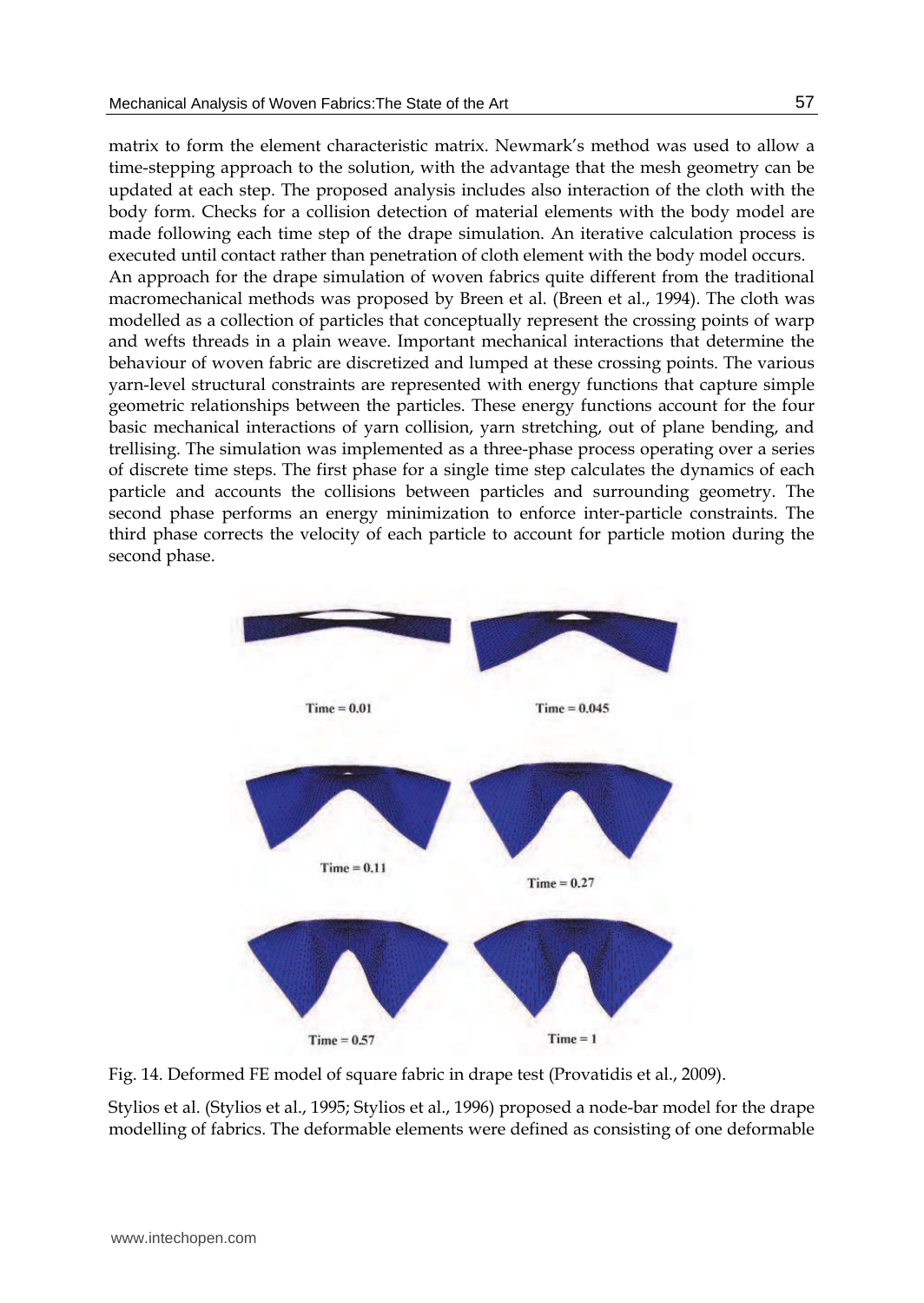node with a number of rigid bars. Thus the patch of cloth is divided into a grid (the patch is divided as a series of elements, which can be of equal or unequal sizes). The material properties of the continuum in all elements are lumped together at these deformable nodes by integrating all the energies within those elements. The total energy density was considered as the sum of strain, kinetic energy density, and the energy density introduced by external and boundary forces. Viscoelastic terms were added in the energy equation. The cloth motion in continue was determined using the Euler-Lagrange equations.

The finite volume method employed by Hu et al. (Hu et al., 2000) for the drape modelling of fabrics. The mesh lines were aligned along the warp and weft direction producing rectangular internal volumes and triangular or quadrilateral boundary volumes in a circular fabric sheet. The equilibrium equations of the fabric sheet derived using the principle of stationary total potential energy. Geometric nonlinearity and linear elastic orthotropic material properties of the fabric were considered in the formulation. The full Newton-Raphson iteration method with line searches was adopted for the solution of the resulting nonlinear algebraic equation.

# **5.3 Evaluation of the numerical methods**

The adoption of computational techniques in textile mechanics is essential to face and overcome the objective difficulties, as the geometrical representation, the complex deformations, the particular material properties, the contact phenomena and the large deflection effects. Moreover, the advanced computer based tools are suitable for the virtual representation of a product performance under loading. That is a significant facility for the textile designers since a realistic sense from the mechanical up to the aesthetic attributes can be provided.

Most of the mesomechanical modeling approaches implemented the finite element method using solid FE. The yarns were assumed as homogenous material with transverse isotropic elastic properties. The attribution of the yarn properties constitutes basic factor for the accuracy of the mesomechanical modelling stage. Thus the equivalent performance of the homogenous yarn, considering the discrete structure, in the tensile and bending deformation is required at least for the reliable attribution of yarn models. It is remarkable that most of the proposed models omitted the calculation of the real value of the yarn bending rigidity and its attribution at the modelled yarn.

The macromechanical modelling approaches are grouped in two basic categories. The first corresponds to the investigations based on the experimental measurement of the mechanical properties of fabrics and the generation of equivalent models describing their bending performance and drapeability (Collier et al., 1991; Ascough et al., 1996; Stylios et al., 1995; Hu et al., 2000; Araujo et al., 2004). The second category focused on the computational analysis of fabrics in the mesoscopic level and the generation of models presenting equivalent in-plane elastic properties (Ng et al., 1998; Choi & Tamma, 2001; Lomov et al., 2007).

The basic drawback encountered in the existing modelling approaches concerns the collaboration of the different modelling stages (micro, meso, macro) for the development of an integrated design procedure of the textile structures. Thus the modelling of the structure in the mesoscopic level should incorporate the micromechanical performance of the yarns. Whereas the modelling of the structure in the macroscopic level should incorporate the mesoscopic performance of the unit cells and therefore the microscopic performance of the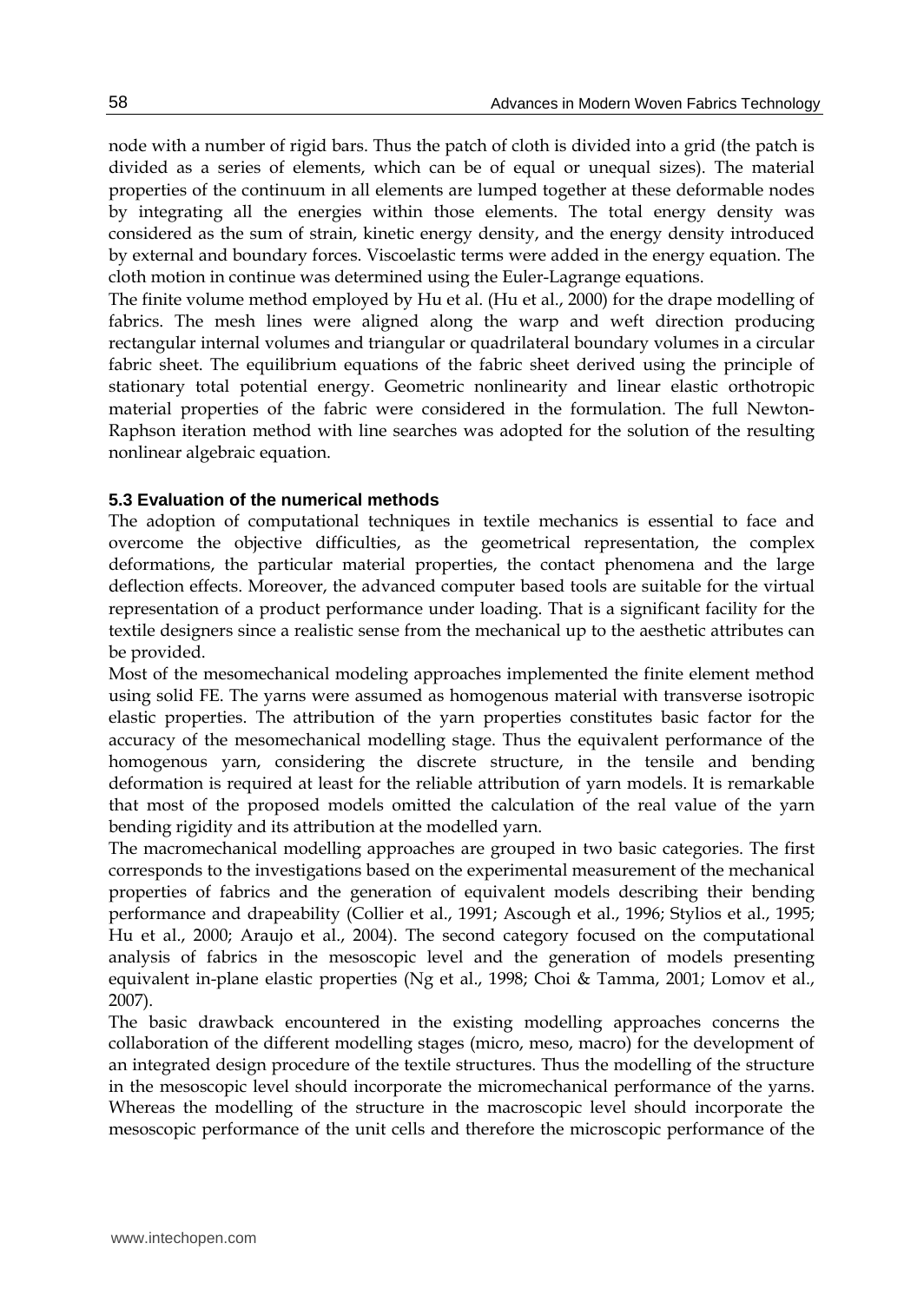yarns. Consequently the collaboration of the discrete modelling stages is attainable generating realistic models and attributing the equivalent properties.

# **6. Conclusions**

An extended review was conducted over the textile mechanical modelling area. It is obvious that despite the about 70 years of actual research it's not possible to conclude in an Integrated Computer Aided Engineering Environment. The absence of a global tool was remarked, that aggravates the textile design procedure in terms of time and cost.

The structural hierarchy of the textile structures (fibre – yarn – fabric) is correlated with the high level of complexity presented in the modelling procedure and the mechanical analysis of them. The difficulties are increased due to the high divergence of the dimensions corresponding to the fabric sheet ( $10^{-1}$  to  $10^{0}$  m) and the structural elements (fibre diameter, 10-5 m). The modelling complexity resulted from the structural hierarchy of textiles is faced adopting a relative modelling hierarchy. Thus three basic modelling scales were developed: the micromechanical modelling of yarns, the mesomechanical modelling of the fabric unit cell and the macromechanical modelling of the fabric sheet. The modular modelling of the textile woven fabrics is a systematic method to overcome the complexity of the mechanical structure and the nature of the materials involved. The global evolution of the modelling approaches seem to converge in this stepwise method and thus indicate a likely way towards the desired Textile Computer Aided Engineering environment.

# **7. References**

- Abbott, G.M., Grossberg, P. and Leaf, G.A.V., (1971) The mechanical properties of woven fabrics, part VII: hysteresis and bending of woven fabrics. Textile Research Journal, Vol.41, No.4, pp. 345-348.
- Abbott, G.M., Grosberg, P. and Leaf, G.A.V., (1973) The elastic resistance to bending of plain-woven fabrics. Journal of the Textile Institute, Vol.64, No.3), pp. 346-362.
- Amirbayat, J. and Hearle, J.W.S., (1989) The anatomy of buckling of textile fabrics: Drape and conformability of dimensionless groups. Journal of the Textile Institute, Vol.80, pp. 51-70.
- Araujo, M., Fangueiro, R. and Hong, H., (2004) Modelling and simulation of the mechanical behaviour of weft-knitted fabrics for technical applications. Part IV: 3D FEA model with a mesh of tetrahedric elements. Autex Research Journal, Vol.4, No.2, pp. 72-80.
- Ascough, J., Bez, H.E. and Bricis, A.M., (1996) A simple beam element, large displacement model for the finite element simulation of cloth drape. Journal of the Textile Institute, Vol.87, No.1, pp. 152-165.
- Backer, S., (1952) The mechanics of bent yarns. Textile Research Journal, 22(5), pp. 668-681.
- Behre, B., (1961) Mechanical properties of textile fabrics, part I: Shearing. Textile Research Journal, Vol.31, No.2), pp. 87-99.
- Bogdanovich, A.E., (2006) Multi-scale modeling, stress and failure analyses of 3-D woven composites. Journal of Materials Science, Vol.41, No.20), pp. 6547-6590.
- Breen, D.E., House, D.H. and Wozny, M.J., (1994) Predicting the drape of woven cloth using interacting particles. Computer Graphics, Vo.4, pp. 365-372.
- Chen, B. and Govindaraj, M., (1995) Physically based model of fabric drape using flexible shell theory. Textile Research Journal, Vol.65, No.6, pp. 324-330.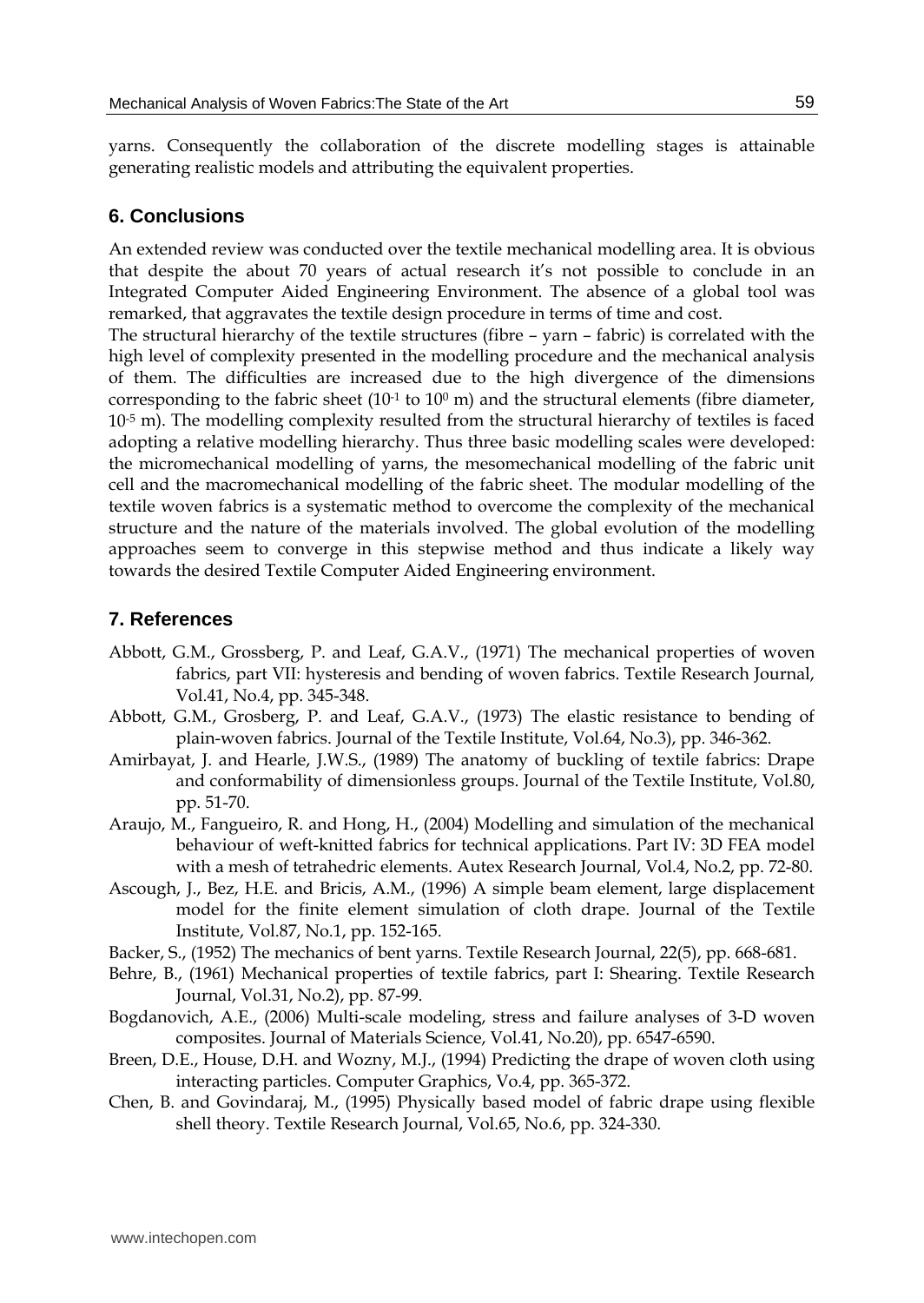- Cho, G., Lee, S. and Cho, J., (2009) Review and reappraisal of smart clothing. International Journal of Human-Computer Interaction, Vol.25, No.6, pp. 582-617.
- Choi, J. and Tamma, K.K., (2001) Woven fabric composites, Part I: Predictions of homogenized elastic properties and micromechanical damage analysis. Int. J. Numer. Meth. Eng,Vol.50, pp. 2285-2298.
- Choi, K.F. and Tandon, S.K., (2006) An energy model of yarn bending. Journal of the Textile Institute, Vol.97, No1, pp. 49-56.
- Collier, J.R., Collier, B.J., O'Toole, G. and Sargand, S.M., (1991) Drape prediction by means of finite-element analysis. Journal of the Textile Institute, Vol.82, No1, pp. 96-107.
- Dahlberg, B., (1961) Mechanical properties of textile fabrics Part II: Buckling. Textile Research Journal, Vol.31, No.2, pp. 94-99.
- Dastoor, P.H., Ghosh, T.K., Batra, S.K. and Hersh, S.P., (1994) Computer-assisted structural design of industrial woven fabrics part III: modelling of fabric uniaxial/biaxial load-deformation. Journal of the Textile Institute, Vol.85, No.2, pp. 135-137.
- Dunne, E. L., Brady, S., Smyth, B. and Diamond, D., (2005) Initial development and testing of a novel foam-based pressure sensor for wearable sensing. Journal of NeuroEngineering and Rehabilitation, Vol.2, No.4, pp.1-7.
- Freeston, W.D., Platt, M.M. and Schoppee, M.M., (1967) Mechanics of elastic performance of textile materials. XVIII. Stress-strain response of fabrics under two-demensional loading. Textile Research Journal, Vol.37, No.11, pp. 948-975.
- Freeston, W.D. and Schoppee, M.M., (1975) Geometry of Bent Continuous-Filament Yarns. Textile Research Journal, Vol.45, No.12, pp. 835-852.
- Gan, L., Ly, N.G. and Steven, G.P., (1995) A study of fabric deformation using nonlinear finite elements. Textile Research Journal, Vol.65, No.11, pp. 660-668.
- Gray, S., (1998) In virtual fashion. IEEE Spectrum, Vol.35, No.2, pp. 18-25.
- Grosberg, P., (1966) The mechanical properties of woven fabrics, Part II: The bending of woven fabrics. Textile Research Journal, Vol.36, No.3, pp. 205-211.
- Grosberg, P. and Kedia, S., (1966) The Mechanical Properties of Woven Fabrics, Part I: The Initial Load Extension Modulus of Woven Fabrics. Textile Research Journal, Vol.36, No.1, pp. 71-79.
- Haas, R. and Dietzius, A. (1918) The stretching of the fabric and the shape of the envelope in non-rigit ballons. Annual Report, Report No. 16, National Advisory Committee for Aeronautics, pp.149-271 (originally published in German as: Haas, Rudolf und Alexander Dietzius, Stoffdehnung und Formaenderung der Huelle bei Prall-Luftschiffen. Untersuchungen im Luftschiffbau der Siemens-Schukkert-Werke, 1913, Luftfahrt und Wissenschaft, Hft. 4.)
- Hearle, J.W.S., (2006) Engineering design of textiles. Indian Journal of Fibre and Textile Research, Vol.31, No.1, pp. 134-141.
- Hearle, J.W.S., El-Behery, H.M.A.E. and Thakur, V.M., (1959) The mechanics of twisted yarns: Tensile properties of continuous-filament yarns. Journal of the Textile Institute, Vol.50, pp. T83-T111.
- Horrocks A. R. and Anand, S. C. (Eds.)(2000) Handbook of Technical Textiles, Woodhead Publishing, 978-1-85573-385-5.
- http://smarteconomy.typepad.com/smart\_economy/2006/09/lumalive\_a\_smar.html
- http://www.crunchwear.com/cute-circuit-galaxy-led-dress/
- http://www.ilcdover.com/Space-Suits/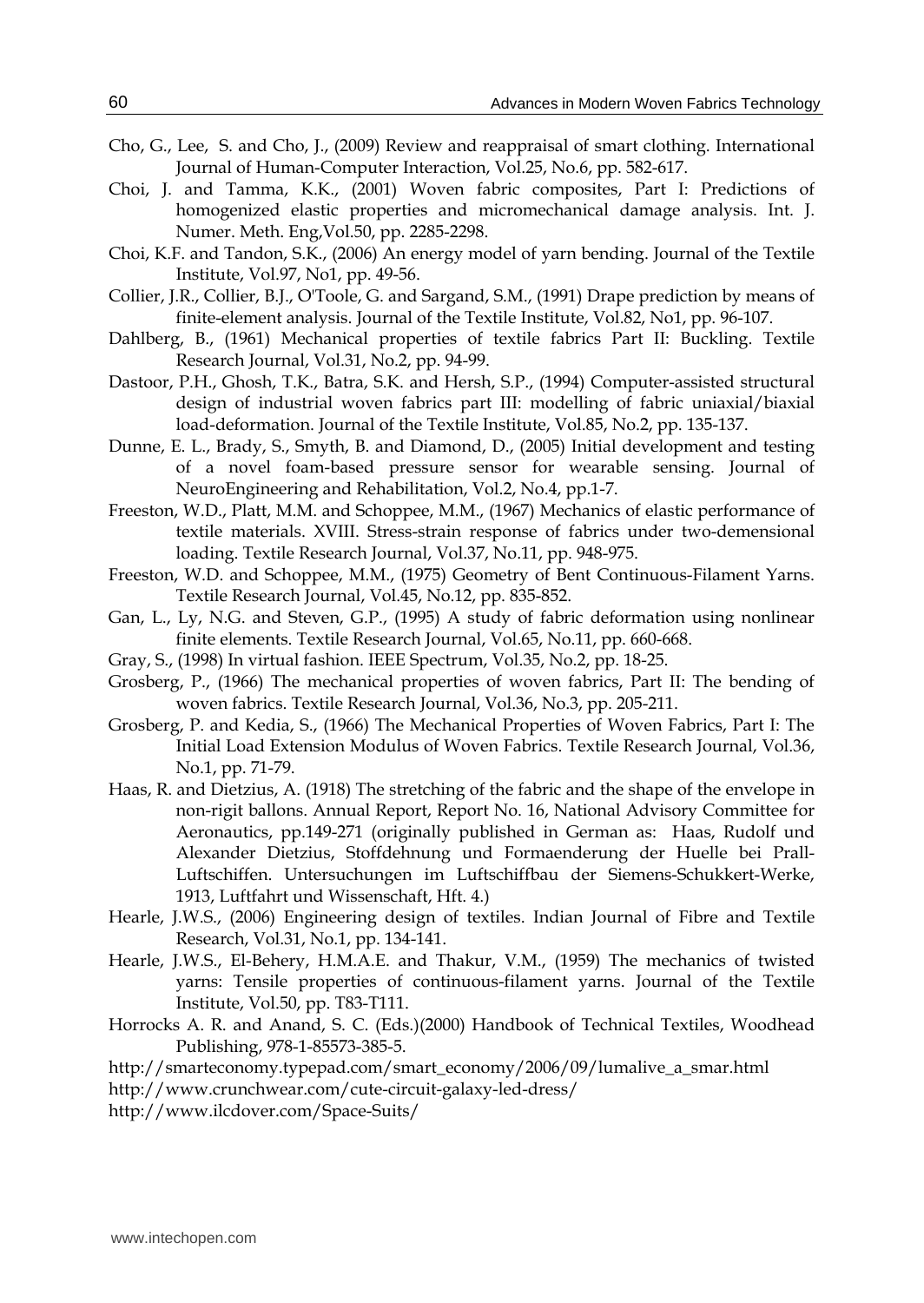- http://www2.dupont.com/Kevlar/en\_US/index.html
- http://www.soltis-textiles.com/
- http://waldemeyer.com/projects/fashion/interactive-led-dance-shoe-disney/
- Hu, J. L., (2004) Structure and mechanics of woven fabrics, Woodhead Publishing Limited, 1 85573 904 6.
- Hu, J., Chen, S.-. and Teng, J.G., (2000) Numerical drape behavior of circular fabric sheets over circular pedestals. Textile Research Journal, Vol.70, No.7, pp. 593-603.
- Hu, J.L. and Teng, J.G., (1996) Computational fabric mechanics: Present status and future trends. Finite Elements in Analysis and Design, Vol.21, No.4, pp. 225-237.
- Huang, N.C., (1979a) Finite Biaxial Extension of Completely Set Plain Woven Fabrics. Journal of Applied Mechanics, Transactions ASME, Vol.46, No.3, pp. 651-655.
- Huang, N.C., (1979b) Finite biaxial extension of partially set plain woven fabrics. International Journal of Solids and Structures, Vol.15, No.8, pp. 615-623.
- Jayaraman, S., Kiekens, P. and Grancaric, A. M. (Eds). (2006). Intelligent Textiles for Personal Protection and Safety, IOS Press Inc., 1586035991.
- Kallivretaki, A., (2010) Three-dimensional micromechanical models of textile fabrics, PhD Thesis, National Technical University of Athens.
- Kang, T.J. and Yu, W.R., (1995) Drape simulation of woven fabric by using the finite-element method. Journal of the Textile Institute, Vol.86, No.4, pp. 635-648.
- Kawabata, S., Niwa, M. and Kawai, H., (1973) Finite-Deformation Theory of Plain-Weave Fabrics - 1. The Biaxial-Deformation Theory. Journal of the Textile Institute, Vol.64, No.1, pp. 21-46.
- Keefe, M., Edwards, D.C. and Yang, J., (1992) Solid modeling of yarn and fiber assemblies. Journal of the Textile Institute, Vol.83, No.2, pp. 185-196.
- Kemp, A., (1958) An extension of Peirce's cloth geometry to the treatment of non-circular threads. Journal of the Textile Institute, Vol.49, No.1, pp. T44-T48.
- Komori, T., (2001) A generalized micromechanics of continuous-filament yarns part I: Underlying formalism. Textile Research Journal, Vol.71, No.10, pp. 898-904.
- Konopasek, M., (1980a) Classical elastica theory and its generalizations. In: J.W.S. Hearle, J.J. Thwaites and J. Amirbaya, eds, Mechanics of flexible fibre assemblies, Nato Advanced Study Institutes Series, Series E: Applied Science - No. 38. USA: Sijthoff & Noordhoff, pp. 255-274.
- Konopasek, M., (1980b) Computational aspects of large deflection analysis of slender bodies. In: J.W.S. Hearle, J.J. Thwaites and J. Amirbaya, eds, Mechanics of flexible fibre assemblies, Nato Advanced Study Institutes Series, Series E: Applied Science - No. 38. USA: Sijthoff & Noordhoff, pp. 275-292.
- Konopasek, M., (1980c) Textile application of slender body mechanics. In: J.W.S. Hearle, J.J. Thwaites and J. Amirbaya, eds, Mechanics of flexible fibre assemblies, Nato Advanced Study Institutes Series, Series E: Applied Science - No. 38. USA: Sijthoff & Noordhoff, pp. 293-310.
- Kwon, Y.W., (1993) Calculation of effective moduli of fibrous composites with micromechanical damage. Composite Structures, Vol.25, No.1-4, pp. 187-192.
- Kwon, Y.W., (2001) Multi-level approach for failure in woven fabric composites. Advanced Engineering Materials, Vol.3, No.9, pp. 713-717.
- Kwon, Y.W. and Hamilton, B.H., (1995) Micro/macro-analysis of damage evolution in plate bending of composites. Proceedings of the 1995 ASME International Mechanical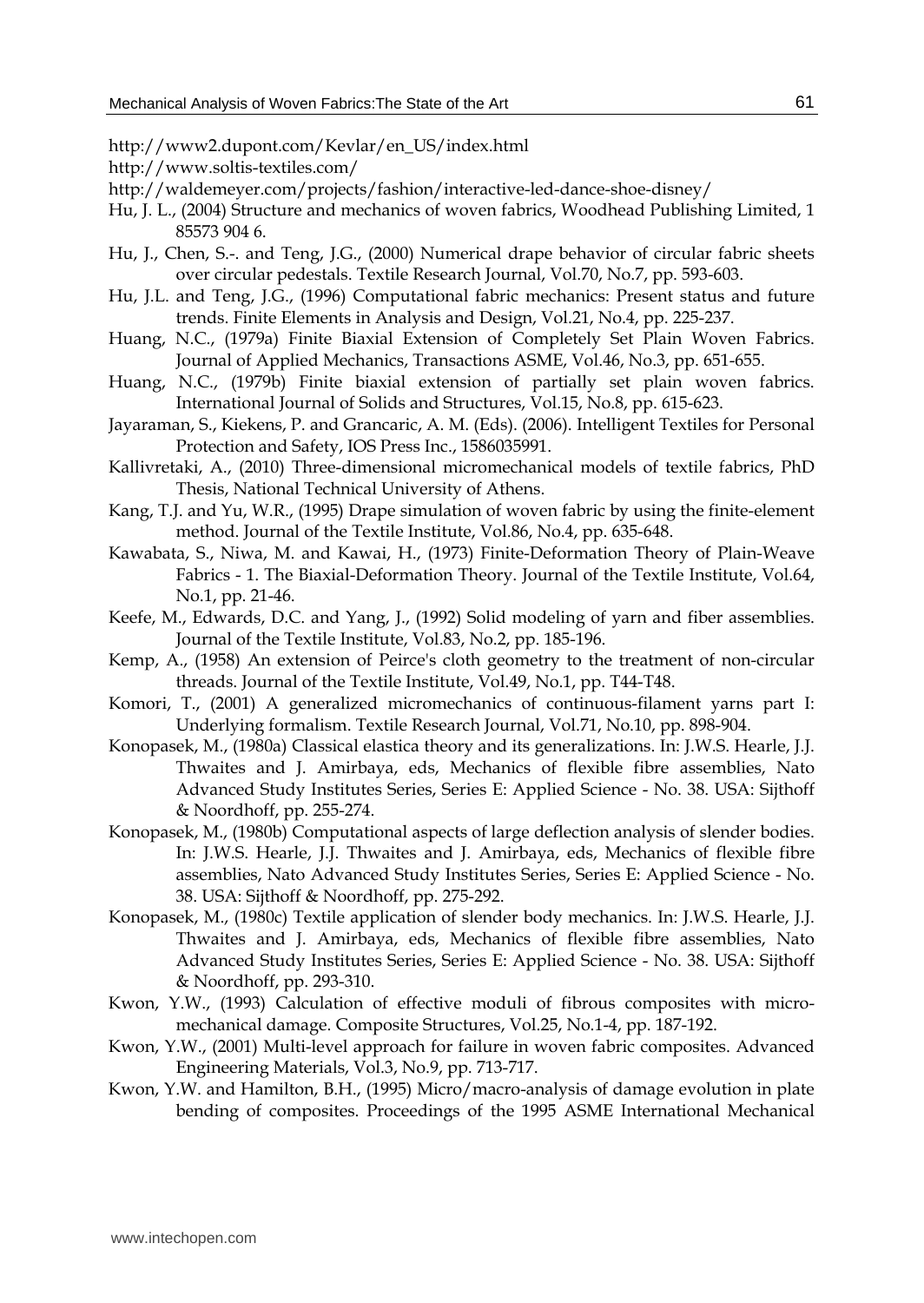Engineering Congress and Exposition; San Francisco, CA, USA; November 1995, Vol.321,pp. 1-9.

- Kwon, Y.W. and Roach, K., (2004) Unit-cell model of 2/2-twill woven fabric composites for multi-scale analysis. CMES - Computer Modeling in Engineering and Sciences, Vol.5, No.1, pp. 63-72.
- Lindberg, J., Behre, B. and Dahlberg, B., (1961) Mechanical properties of textile fabrics, Part III: Shearing and buckling of various commercial fabrics. Textile Research Journal, Vol.31, No.2, pp. 99-122.
- Lloyd, D.W., Mete, F. and Hussain, K., (1996) An approach to the theoretical mechanics of static drape. International Journal of Clothing Science and Technology, Vol.8, No.3, pp. 43-58.
- Lo, W.M., Hu, J.L. and Li, L.K., (2002) Modeling a fabric drape profile. Textile Research Journal, Vol.72, No.5, pp. 454-463.
- Lomov, S.V., Gusakov, A.V., Huysmans, G., Prodromou, A. and Verpoest, I., (2000) Textile geometry preprocessor for meso-mechanical models of woven composites. Composites Science and Technology, Vol.60, No.11, pp. 2083-2095.
- Lomov, S.V., Huysmans, G., Luo, Y., Parnas, R.S., Prodromou, A., Verpoest, I. and Phelan, F.R., (2001) Textile composites: Modelling strategies. Composites - Part A: Applied Science and Manufacturing, Vol.32, No.10, pp. 1379-1394.
- Lomov, S.V., Ivanov, D.S., Verpoest, I., Zako, M., Kurashiki, T., Nakai, H. and Hirosawa, S., (2007) Meso-FE modelling of textile composites: Road map, data flow and algorithms. Composites Science and Technology, Vol.67, No.9, pp. 1870-1891.
- Munro, W.A., Carnaby, G.A., Carr, A.J. and Moss, P.J., (1997a) Some Textile Applications of Finite-element Analysis. Part I: Finite Elements for Aligned Fibre Assemblies. Journal of the Textile Institute, Vol.88, No.4, pp. 325-338.
- Munro, W.A., Carnaby, G.A., Carr, A.J. and Moss, P.J., (1997b) Some Textile Applications of Finite-element Analysis. Part II: Finite Elements for Yarn Mechanics. Journal of the Textile Institute, Vol.88, No.4, pp. 339-351.
- Naik, N.K. and Ganesh, V.K., (1992) Prediction of on-axes elastic properties of plain weave fabric composites. Composites Science and Technology, Vol.45, No.2, pp. 135-152.
- Ng, S.-., Tse, P.-. and Lau, K.-., (1998) Numerical and experimental determination of in-plane elastic properties of 2/2 twill weave fabric composites. Composites Part B: Engineering, Vol.29 No.6, pp. 735-744.
- Olofsson, B., (1964a) A general model of a fabric as a geometric-mechanical structure. Journal of the Textile Institute, Vol.55, No.11, pp. T541-T557.
- Olofsson, B., (1964b) The Setting of Wool Fabrics A Theoretical Study. Journal of the Textile Institute, Vol.20, pp. 272-273.
- Önder, E. and Bacer, G., (1996) A comprehensive stress and breakage analysis of staple fiber yarns Part I: Stress analysis of a staple yarn based on a yarn geometry of conical helix fiber paths. Textile Research Journal, Vol.66, No.9, pp. 562-575.
- Park, J.-. and Oh, A.-., (2006) Bending rigidity of yarns. Textile Research Journal, Vol.76, No.6, pp. 478-485.
- Parsons, E. M., Weerasooriya, T., Sarva, S. and Socrate, S., (2010) Impact of woven fabric: Experiments and mesostructure-based continuum-level simulations. Journal of the Mechanics and Physics of Solids, Vol.58, pp. 1995-2021.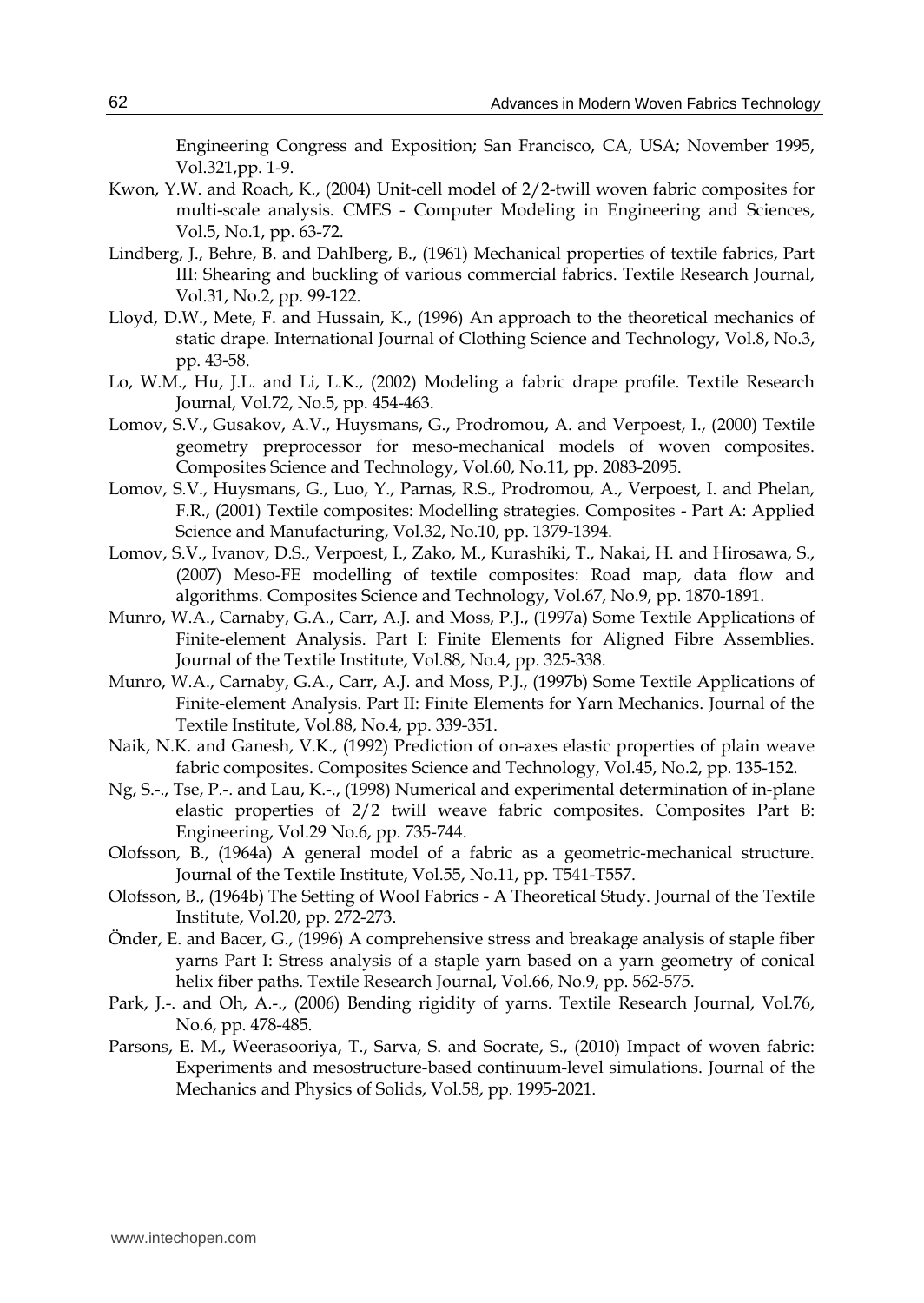- Peirce, F.T., (1937) The geometry of cloth structure. Journal of the Textile Institute, Vol.28, No. T45, pp.43-77.
- Platt, M.M., Klein, W.G. and Hamburger, W.J., (1959) Mechanics of elastic performance of textiles materials, part XIV: Some aspects of bending rigidity of single yarns. Textile Research Journal, Vol.29, pp. 611.
- Postle, J.R. and Postle, R., (1996) Modelling fabric deformation as a nonlinear dynamical system using Bäcklund Transformations. International Journal of Clothing Science and Technology, Vol.8, No.3, pp. 22-42.
- Provatidis, C. and Vassiliadis, S., (2002) On the numerical estimation of the mechanical behaviour of fabrics, 2nd AUTEX World Textile Conference, 2002, , pp. 88-97.
- Provatidis, C.G. and Vassiliadis, S.G., (2004) On the performance of the geometrical models of fabrics for use in computational mechanical analysis. International Journal of Clothing Science and Technology, Vol.16, No.5, pp.434-444.
- Provatidis, C.G., Vassiliadis, S.G. and Anastasiadou, E.A., (2005) Contact mechanics in twodimensional finite element modelling of fabrics. International Journal of Clothing Science and Technology, Vol.17, No.1, pp.29-40.
- Provatidis, C., Kallivretaki, A. and Vassiliadis, S., (2009) Fabric Drape Simulation using FEM, Proceedings of the South-East European Conference on Computational Mechanics, SEECCM, Rhodes, Greece, June 2009.
- Shanahan, W.J., Lloyd, D.W. and Hearle, J.W.S., (1978) Characterizing the elastic behaviour of textile fabrics in complex deformation. Textile Research Journal, Vol.48, pp. 495- 505.
- Stump, D.M. and Fraser, W.B., (1996) A simpified model of fabric drape based on ring theory. Textile Research Journal, Vol.66, No.8, pp. 506-514.
- Stylios, G., Wan, T.R. and Powell, N.J., (1995) Modeling the dynamic drape of fabrics on synthetic humans, a physical, lumped-parameter model. Int. J. Clothing Sci. Technol., Vol.7, No.5, pp. 10-25.
- Stylios, G.K., Wan, T.R. and Powell, N.J., (1996) Modelling the dynamic drape of garments on synthetic humans in a virtual fashion show. International Journal of Clothing Science and Technology, Vol.8, No.3, pp. 95-112.
- Takano, N., Uetsuji, Y., Kashiwagi, Y. and Zako, M., (1999) Hierarchical modelling of textile composite materials and structures by the homogenization method. Modelling and Simulation in Materials Science and Engineering, Vol.7, No.2, pp. 207-231.
- Tang, S. L. P., (2007) Recent developments in flexible electronics for monitoring applications. Transactions of the Institute of Measurement and Control, Vol.29, pp. 283-300.
- Tarfaoui, M. and Akesbi, S., (2001) Numerical study of the mechanical behaviour of textile structures. International Journal of Clothing Science and Technology, Vol.13, No.3- 4, pp. 166-175.
- Toney, M.M., (2000) Computer modeling of fibrous structures. Journal of the Textile Institute, Vol.91, No.3, pp. 133-139.
- Tognetti, L. A., Carbonaro, N., Zupone, G. and De Rossi, D., (2006) Characterization of novel data glove based on textile integrated sensors. Proceedings of the 28th IEEE, EMBS Annual International Conference, pp.2510-2513.
- Vassiliadis, S., Kallivretaki, A., Grancaric, A.M., Giannakis, S. and Provatidis, C., (2008) Computational modelling of twill and satin woven structure, Proc. of the World Conference AUTEX 2008, June 2008, Biella, Italy.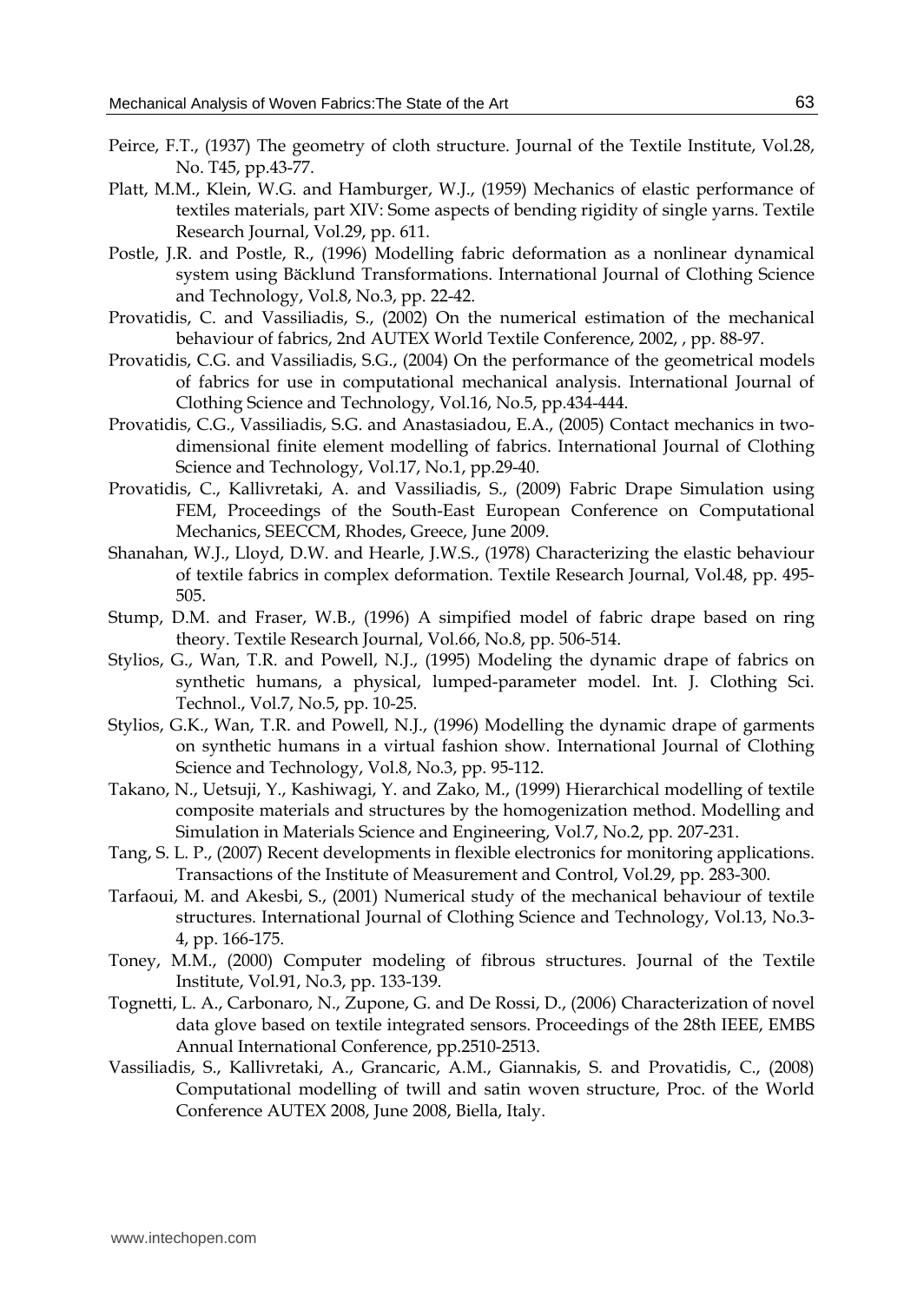- Vassiliadis, S., Kallivretaki, A. and Provatidis, C., (2010) Mechanical modelling of multifilament twisted yarns. Fibers and Polymers, Vol.11, No.1, pp. 89-96.
- Verpoest, I. and Lomov, S.V., (2005) Virtual textile composites software WiseTex: Integration with micro-mechanical, permeability and structural analysis. Composites Science and Technology, Vol.65(15-16 SPEC. ISS.), pp. 2563-2574.
- Whitcomb, J. and Srirengan, K., (1996) Effect of various approximations on predicted progressive failure in plain weave composites. Composite Structures, Vol.34, No.1, pp. 13-20.
- Xu, P.J., Zhang, H. and Tao, X.M., (2008) Textile-structured electrodes for electrocardiogram. Textile Progress, Vol.40, No.4, pp. 183-213.
- Zhang, Y.C. and Harding, J., (1990) A numerical micromechanics analysis of the mechanical properties of a plain weave composite. Computers & Structures, Vol.36, No.5, pp. 839-844.